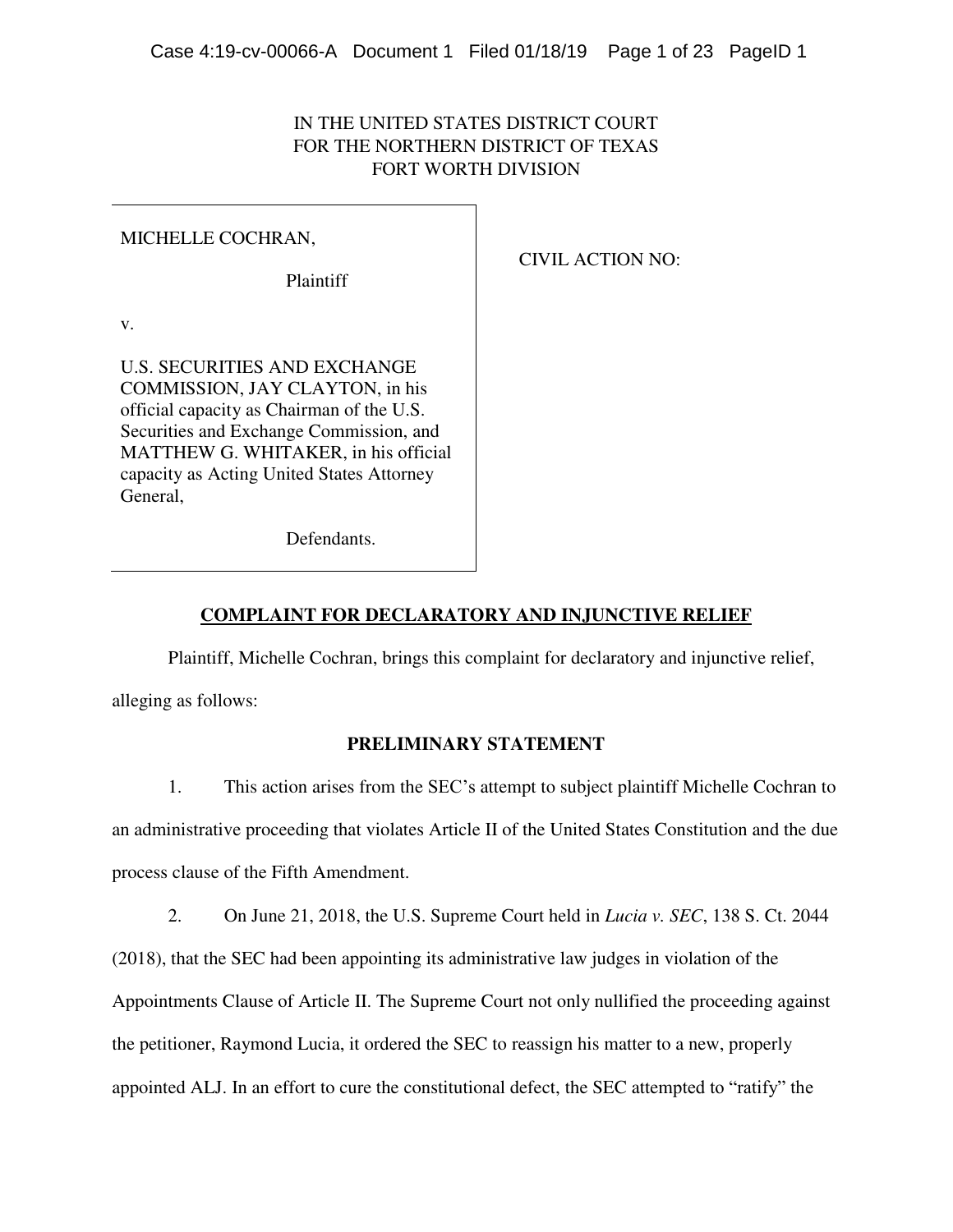appointment of all of its ALJs on August 22, 2018 and followed with an order reassigning all pending enforcement proceedings to new ALJs.

3. Michelle Cochran was the subject of one such enforcement proceeding. An accountant, Ms. Cochran was named as a respondent in an administrative proceeding the SEC brought in April 2016 against her former employer, The Hall Group CPAs, and its founder, David Hall. Among other things, the SEC alleged that the firm violated various accounting standards in several audits it performed. While Hall was named as the primary violator, Ms. Cochran's alleged liability was premised on her participation in some of the allegedly deficient audits as Hall's employee.

4. On October 24, 2016, the day of the hearing in the administrative proceeding, Hall and his firm settled with the SEC. He agreed to a \$25,000 fine and a permanent ban from practicing as an accountant before the SEC. Hall then testified for the SEC. Ms. Cochran defended herself pro se in the hearing. The ALJ ultimately sided with the SEC, fining Ms. Cochran \$22,500 and banning her from practicing before the SEC as an accountant for at least five years.

5. The SEC is now attempting to retry Ms. Cochran in a reinstituted enforcement proceeding based on the same Order Instituting Proceedings it filed against her in 2016. Although the SEC appointed a new ALJ in her matter after *Lucia*, the SEC is still violating the Constitution in at least two ways.

6. The first was discussed by Justice Breyer in his concurrence in *Lucia*. In violation of the President's removal power, SEC ALJs may only be removed for good cause as determined by the Merit Systems Protection Board (MSPB), whose members themselves can only be removed by the President for good cause. SEC Commissioners, who have powers of appointment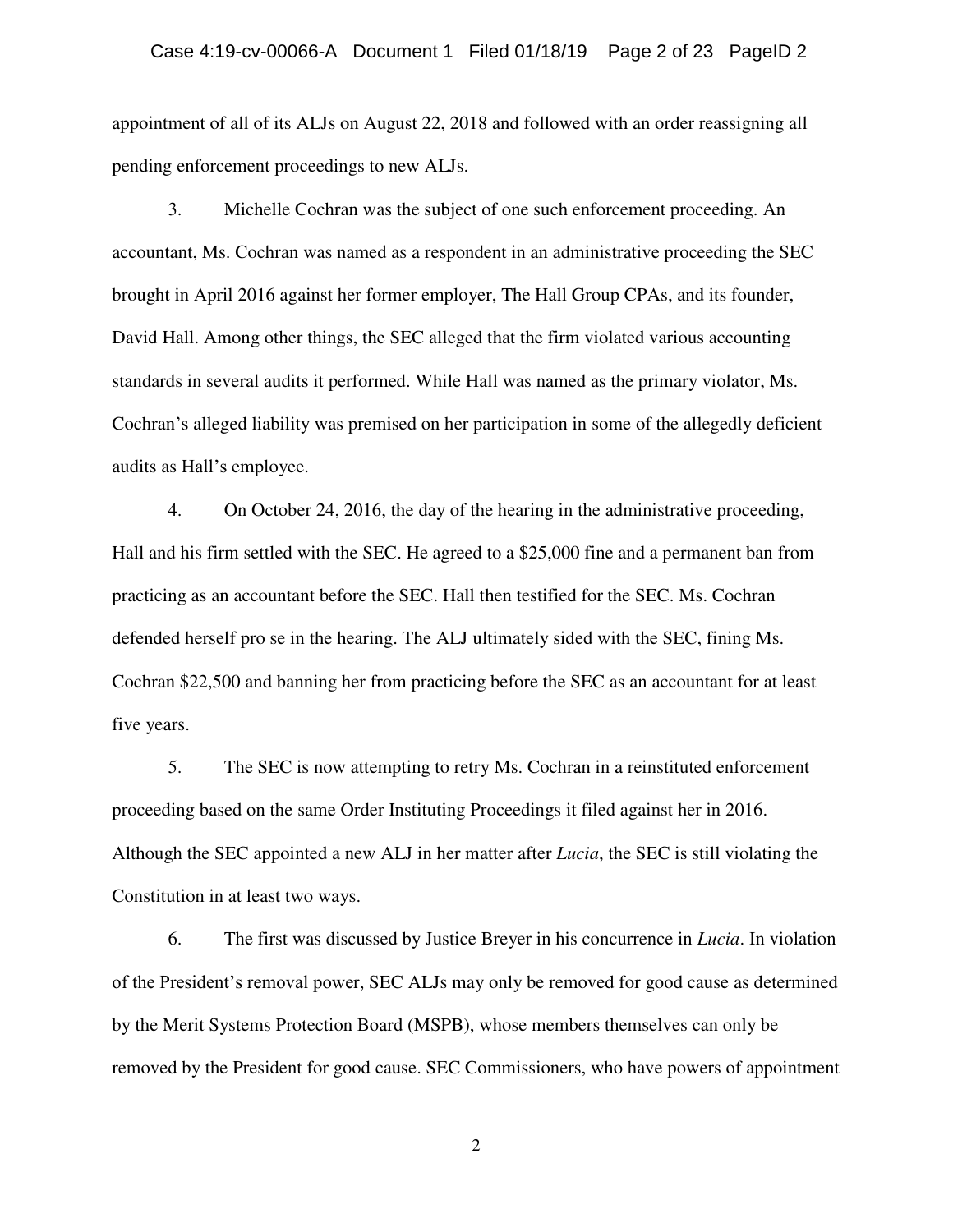### Case 4:19-cv-00066-A Document 1 Filed 01/18/19 Page 3 of 23 PageID 3

over ALJs, cannot act without approval from MSPB and themselves enjoy for-cause protection against removal. By insulating SEC ALJs from control by the President, these multiple layers of tenure protection violate Article II of the United States Constitution.

7. The second is a violation of Ms. Cochran's right to due process under law. Simply put, the SEC consistently ignores its own rules, deadlines and procedures. This violation is especially prejudicial in the reinstituted proceeding against Ms. Cochran, which will end up being heard at least five years after the pertinent events took place.

8. The SEC could have brought its original proceeding against Ms. Cochran in a federal district court or in an administrative proceeding before the Commission. Instead, it chose to bring that action before an unconstitutionally-appointed ALJ. It should not be permitted to force Ms. Cochran to litigate before yet another unconstitutionally-appointed ALJ before she can assert her valid constitutional claims in an Article III court.

9. Administrative agencies such as the SEC are neither equipped nor authorized to hear and decide constitutional questions. Instead, "[i]t is emphatically the province and duty of the judicial department to say what the law is"—including, most especially, in constitutional cases. *Marbury v. Madison*, 5 U.S. (1 Cr.) 137, 177 (1803). For Ms. Cochran's constitutional claims to be adjudicated in a just and constitutional manner, she must be permitted to assert them in an Article III court.

#### **PARTIES**

10. Plaintiff Michelle Cochran is a resident of Coppell, Texas.

11. Defendant United States Securities and Exchange Commission is an independent agency of the United States government headquartered in Washington, DC. Ms. Cochran's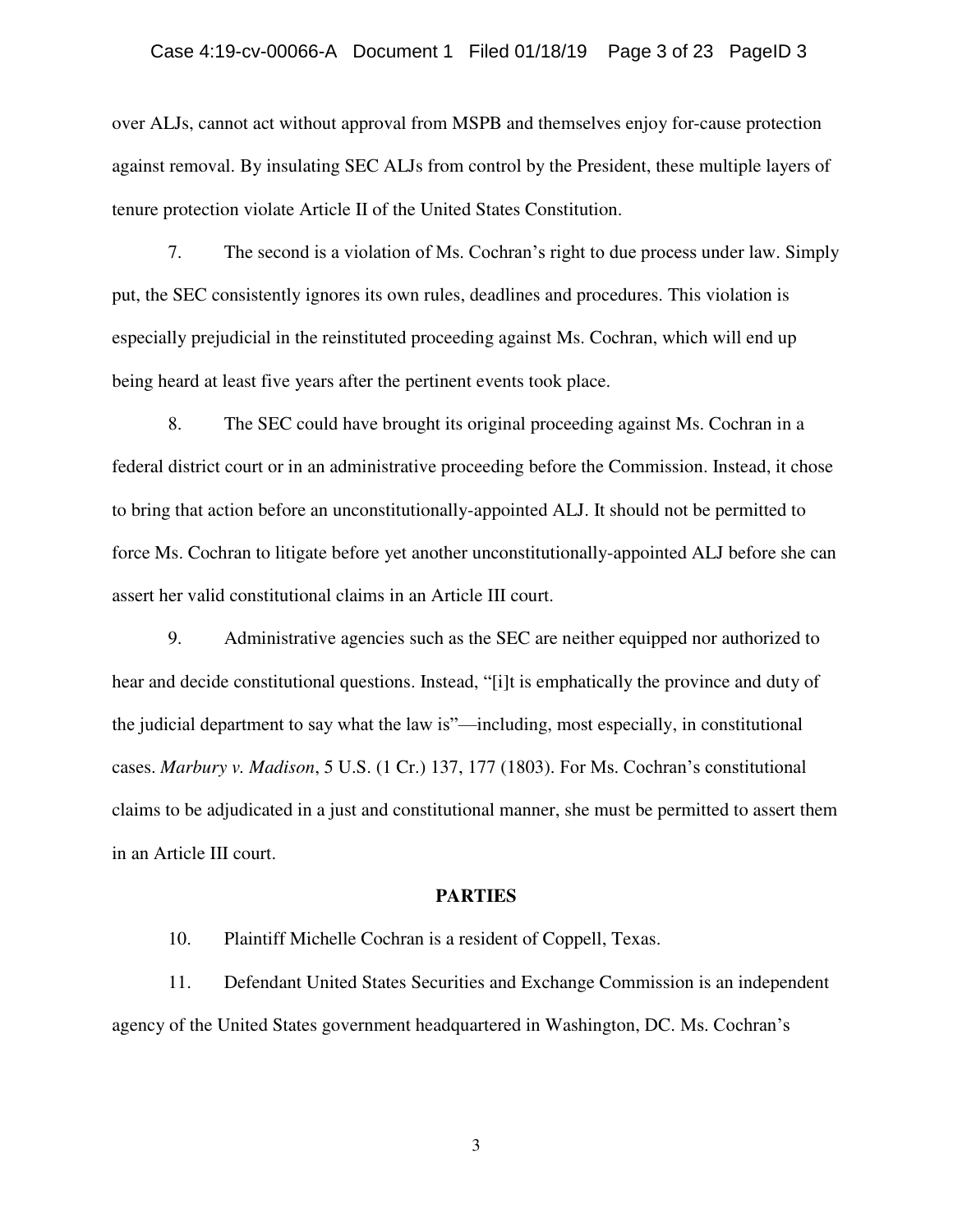original proceeding was prosecuted by the SEC's regional office in Fort Worth, Texas, and her current proceeding is being prosecuted by the same regional office.

12. Defendant Jay Clayton is the Chairman of the United States Securities and Exchange Commission. He is sued in his official capacity.

13. Defendant Matthew G. Whitaker is the acting Attorney General of the United States, and the head and principal officer of the United States Department of Justice. He is sued in his official capacity.

#### **JURISDICTION AND VENUE**

14. This Court has subject-matter jurisdiction pursuant to 28 U.S.C. §§ 1331, 1346, 1651, 2201 and 5 U.S.C. §§ 702 and 706.

15. Venue is proper in this district pursuant to 28 U.S.C. §§ 1391(b) and (e) because Ms. Cochran resides in this judicial district and a substantial part of the events or omissions giving rise to her claims occurred in this judicial district.

### **FACTUAL BACKGROUND**

16. Michelle Cochran is a CPA licensed in Texas. In 2007, after being out of the work force for some time, Ms. Cochran went to work for The Hall Group CPAs, a small auditing firm founded by David Hall.

17. The Hall Group CPAs did auditing work, mostly for nonprofits and privately held companies, but it also handled audits for a few, small, publicly traded companies. At the time, firm was a registered public accounting firm under the Securities and Exchange Act of 1934 (the "Exchange Act") and the rules of the Public Company Accounting Oversight Board. (PCAOB).

18. Ms. Cochran began with The Hall Group as a part-time hourly contractor, working ten to fifteen hours per week as an auditor. She gradually increased her hours, and by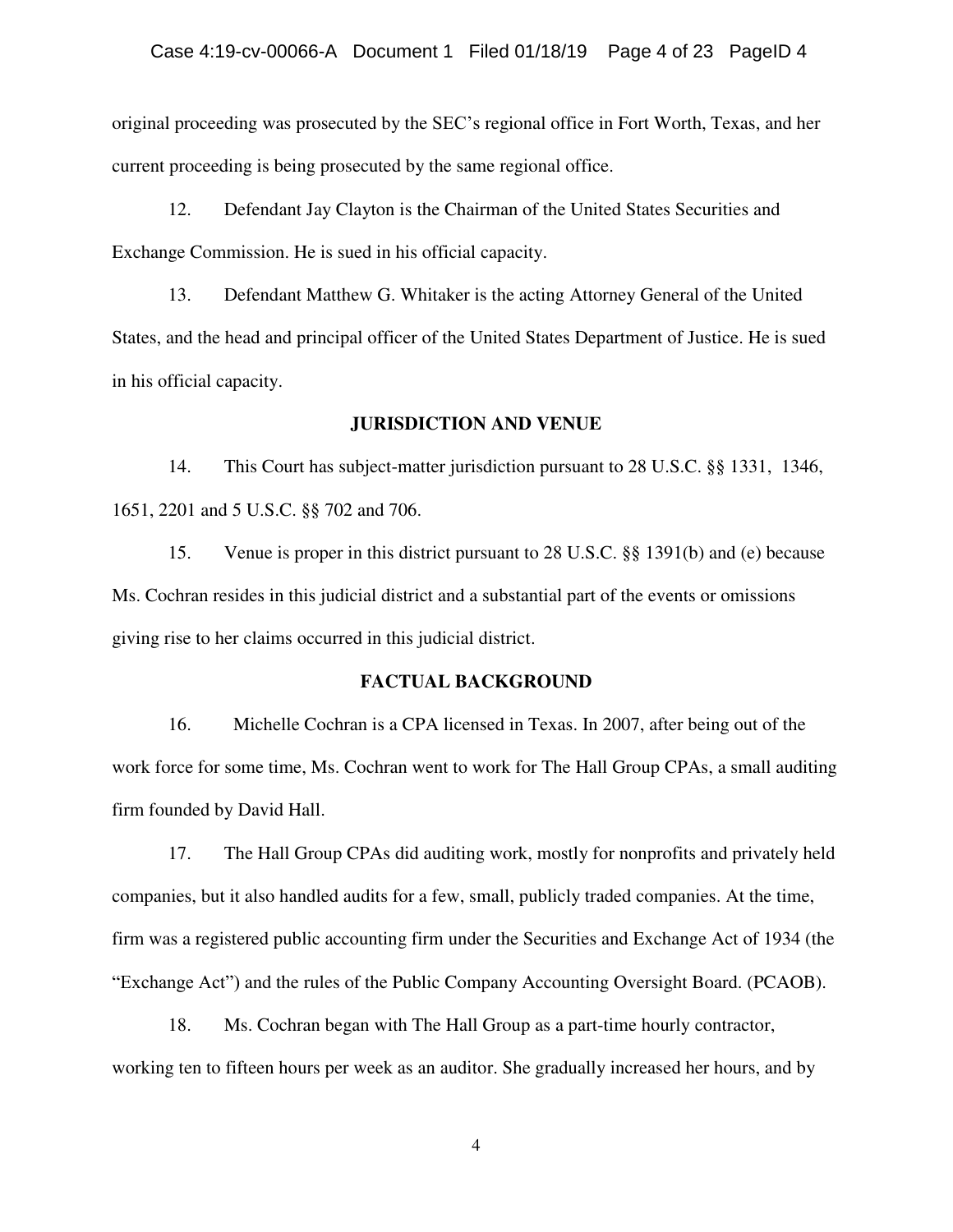2012, she was working approximately thirty-five hours per week.<sup>1</sup>

19. The work atmosphere at The Hall Group was stressful and unpleasant. Hall often yelled at and belittled his employees, including Cochran. Often unhappy with the number of hours incurred on an engagement, Hall sometimes took files away from employees before they could complete all the paperwork. Compounding this problem, Hall often took on more work than the small staff could complete on time. Some employees quit with little or no advance notice.

20. Ms. Cochran clashed with Hall often. Among other reasons, Hall pressured Ms. Cochran to become a non-equity partner in firm. Hall needed an additional partner for two reasons. First, he needed to satisfy the Texas accounting board, which had opposed his use of the firm name "The Hall Group CPAs" because Hall was the only partner. Second, in order to conduct audits of public companies, Hall needed to comply with section  $10(i)$  of the Exchange Act, which prohibits auditors from overseeing more than five annual audits of any one company in a row. By making Ms. Cochran a partner, Hall could assign audits he could not perform to her.

21. Ms. Cochran did not want to become a partner, however, as she was only a parttime employee and was uncomfortable with the potential liability that partnership might entail. Hall continued to press the issue, and ultimately made becoming a partner conditional on her continued employment at the firm.

22. Eventually, Ms. Cochran relented. In February 2012, Hall made Ms. Cochran a non-equity partner in the firm. The position entailed no increase in pay, and Ms. Cochran's

 $\overline{a}$ 

<sup>1</sup> The SEC's documents refer to Ms. Cochran as "Michelle Helterbran Cochran." She has since dropped "Helterbran" from her name.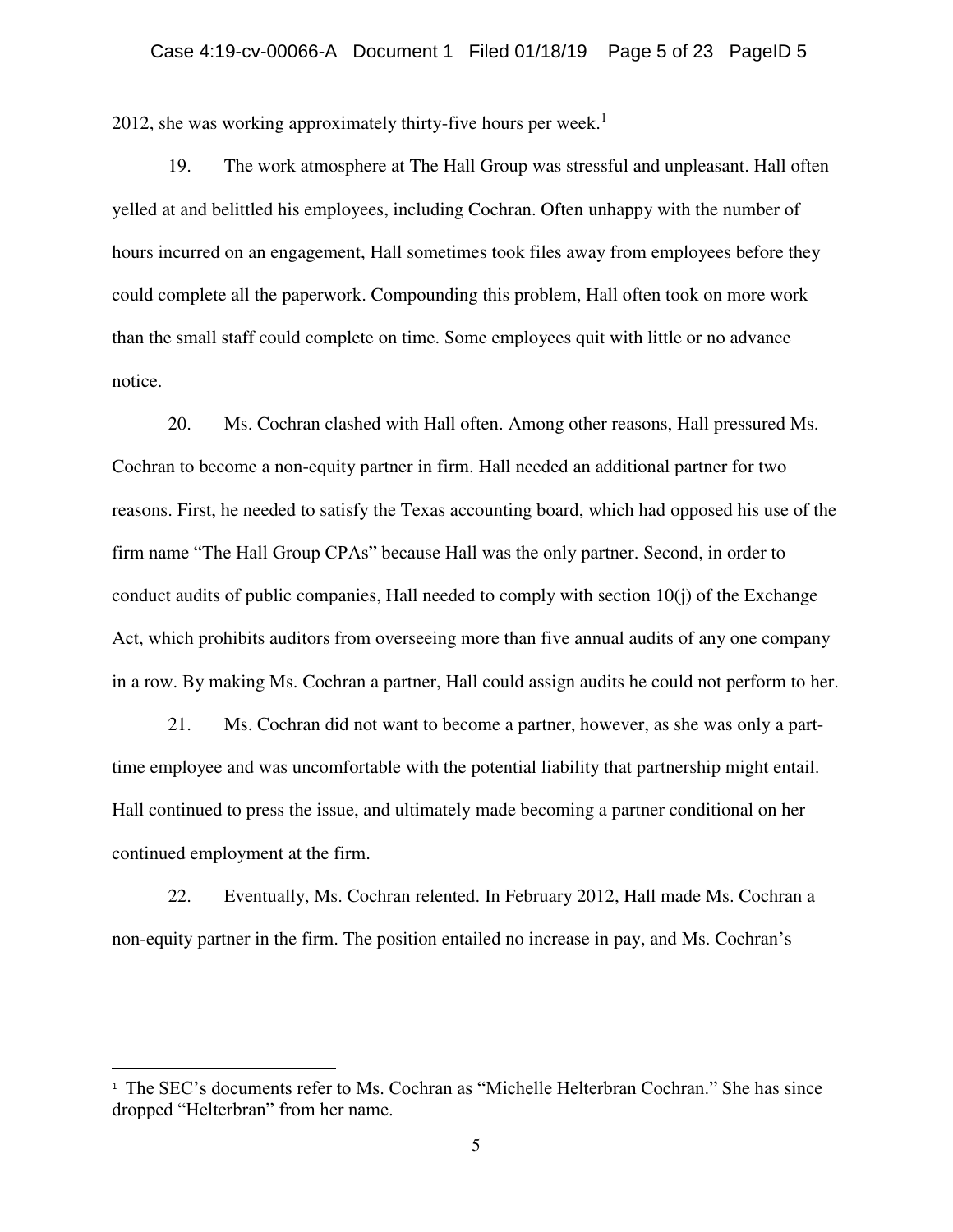compensation continued to be based on the number of hours she worked each week. Hall remained the only equity partner and 100% owner of the firm.

23. In May 2013, Ms. Cochran resigned from The Hall Group. Her last day was July 1, 2013.

#### **The SEC's Charges Against The Hall Group**

24. On April 26, 2016, the Public Company Accounting Oversight Board ("PCAOB") issued an order censuring David Hall and The Hall Group for violations of PCAOB accounting standards with respect to several annual audits and quarterly reviews. The order fined the firm \$10,000 and revoked its PCAOB registration. It also censured David Hall and barred him from "being an associated person of a registered public accounting firm" for at least three years. These penalties were based on his own actions and his role in directing others in his firm. PCAOB Release No. 105-2016-015, at 1 (April 26, 2016).

25. On the same day, the SEC filed an Order Instituting Administrative and Ceaseand-Desist Proceedings (OIP) against David Hall and The Hall Group, but unlike PCAOB, the SEC also named Michelle Cochran and Susan A. Cisneros, another accountant who had worked as a contractor at the firm, as respondents. (Collectively, "the Hall Respondents"). The SEC alleged various violations of the Exchange Act, most of which resulted from the Hall Respondents' alleged failure to comply with PCAOB auditing standards with respect to a number of quarterly reviews and annual audits the firm had conducted for several public companies between 2010 and 2013. Exchange Act Release No. 77718 (April 26, 2016).

26. More specifically, the SEC alleged that (a) the Hall Respondents had failed adequately to document several audits and/or reviews; (b) that they had failed to obtain proper "engagement quality reviews" for several audits and reviews; (c) that, as a result of these alleged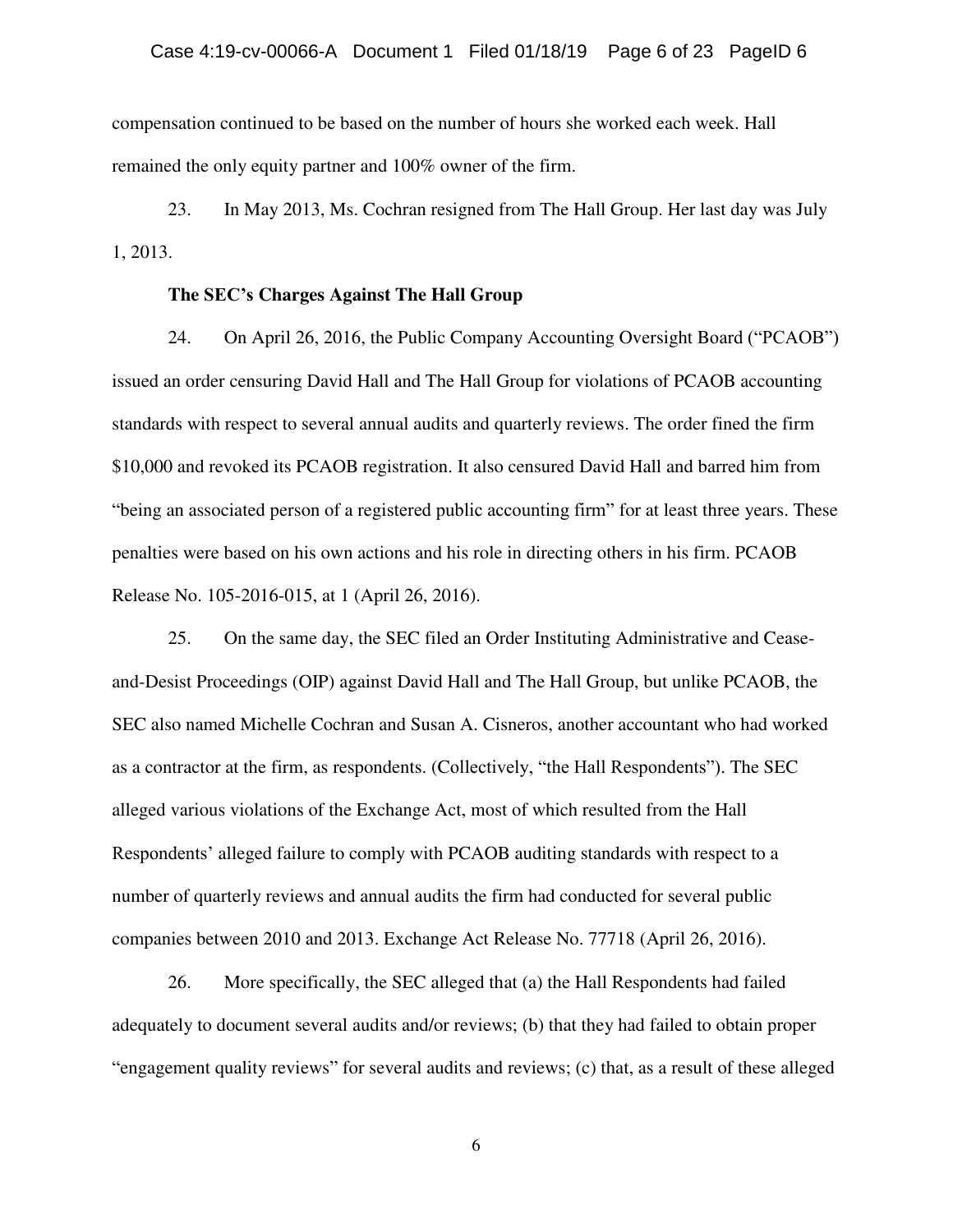### Case 4:19-cv-00066-A Document 1 Filed 01/18/19 Page 7 of 23 PageID 7

violations, they had filed audit reports falsely stating that the aforementioned audits and reviews were conducted according to PCAOB standards; (d) that David Hall improperly participated in audits of some companies after having acted as the lead audit partner for the same companies in each of the previous five years, and (e) that Hall had directed audits of a company that employed Hall as its CFO, even though he had a direct financial interest and business relationship with both the auditor and the company under review.

27. Many of the allegations against the Hall Respondents had nothing to do with Ms. Cochran and involved conduct that occurred either before she had become a nonequity partner in the firm or after she had left the firm. The allegations that did implicate Ms. Cochran in allegedly deficient audits fell only into the first three categories, above. Her liability for these alleged violations was premised on the fact that she had been designated as the engagement partner on several of the allegedly deficient audits and had therefore allegedly "aided and abetted" The Hall Group's violations.

#### **The SEC's Enforcement Proceedings Against The Hall Group**

28. Under the Exchange Act, the SEC had the option of bringing its enforcement proceedings against the Hall Respondents either in federal district court or in an administrative proceeding. 15 U.S.C. §§ 78d-1(a), 78u(d). It elected to institute proceedings against the Hall Respondents before an unconstitutionally-appointed administrative law judge, Cameron Elliot the same ALJ whose appointment the Supreme Court later held unconstitutional in *Lucia v. SEC*.

29. Indeed, when the SEC filed its Order Instituting Proceedings against the Hall Respondents on April 26, 2016, it was already defending the appointment of its ALJ's before the D.C. Circuit Court of Appeals in *Lucia v. SEC*, 832 F.3d 277 (2016) (holding appointment of ALJ constitutional), and the Tenth Circuit in *Bandimere v. SEC*, 844 F.3d 1168 (2016) (holding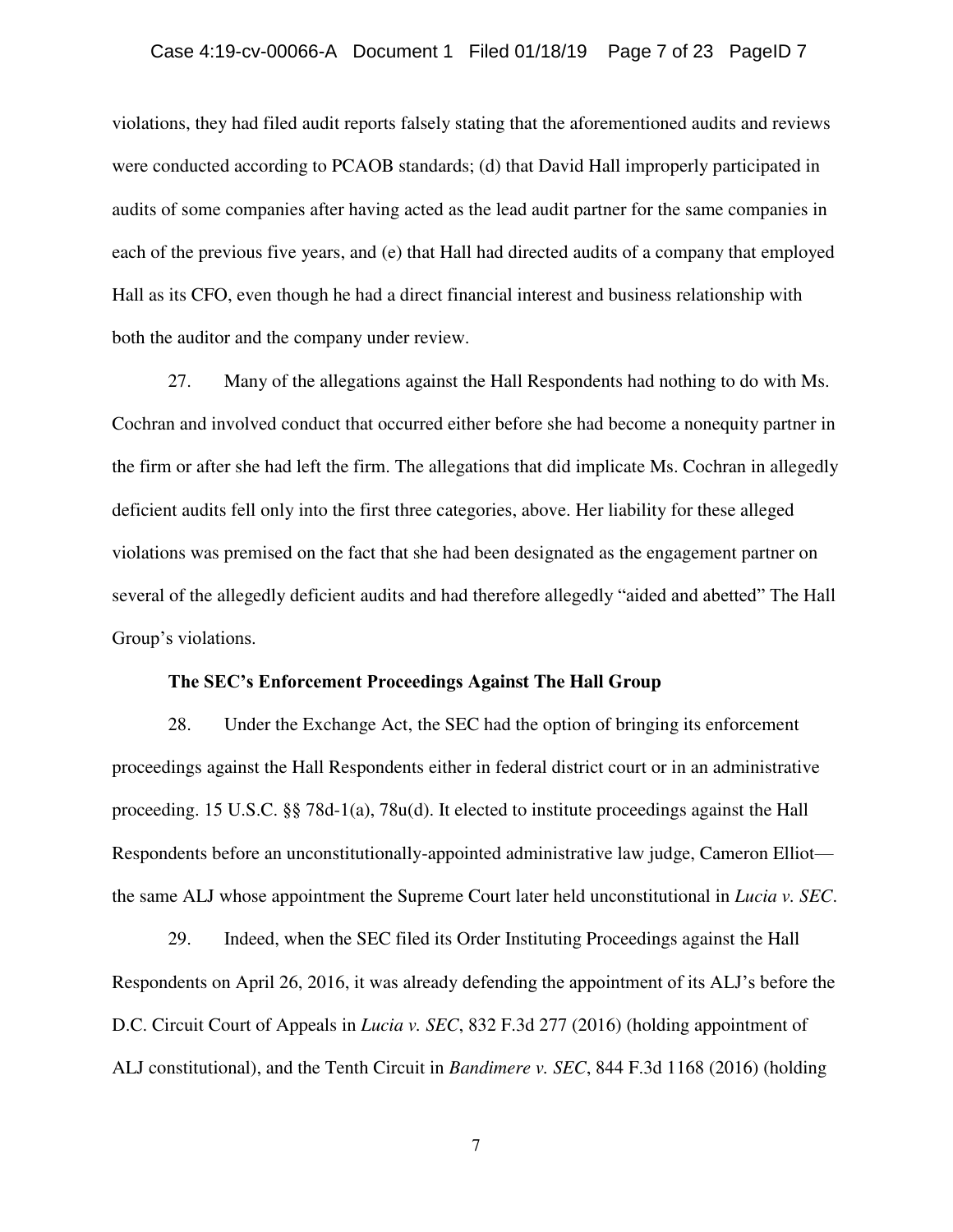### Case 4:19-cv-00066-A Document 1 Filed 01/18/19 Page 8 of 23 PageID 8

appointment of ALJ unconstitutional). Hence, the agency was already on notice of the potentially unconstitutional status of its ALJs but chose to proceed before them anyway.

30. When the SEC filed its OIP against the Hall Respondents, ALJ Elliot had not been appointed by the Commission. Instead, he and the other SEC ALJs were appointed by the Chief ALJ, not by a constitutionally authorized officeholder.

31. ALJ Elliot was reported at the time to have "found the defendants liable in every contested case he has heard" and to have said to defendants during settlement discussions that "they should be aware he had never ruled against the agency's enforcement division." *See* Jean Eaglesham, *Fairness of SEC Judges Is in Spotlight*, Wall St. J. (Nov. 22, 2015).

32. In the April 26, 2016 OIP against the Hall Respondents, the Commission ordered, pursuant to Rule 360(a)(2) of the SEC's Rules of Practice, that a hearing "shall be convened not earlier than 30 days and not later than 60 days from service of this Order" before an ALJ and that the ALJ "shall issue an initial decision no later than 300 days from the date of service of this Order." Exchange Act Release No. 77718 at 10-11 (April 26, 2016).

33. Ms. Cochran was served with the OIP on May 2, 2016.

34. On May 19, 2016, ALJ Elliot issued an order postponing the mandatory hearing indefinitely. In the order, ALJ Elliot wrote, "Unless Respondents indicate otherwise, I construe their consent to the hearing date's postponement as a waiver of their right to a hearing within thirty to sixty days of service of the OIP," as directed by 15 U.S.C. § 78u-3(b). *Order Postponing Hearing and Scheduling Prehearing Conference*, Administrative Release No. 3853 (May 19, 2016).

35. At a pretrial conference on May 25, 2016, ALJ Elliot informed Ms. Cochran and the other Hall Respondents that SEC rules required that he hold a hearing by September 11,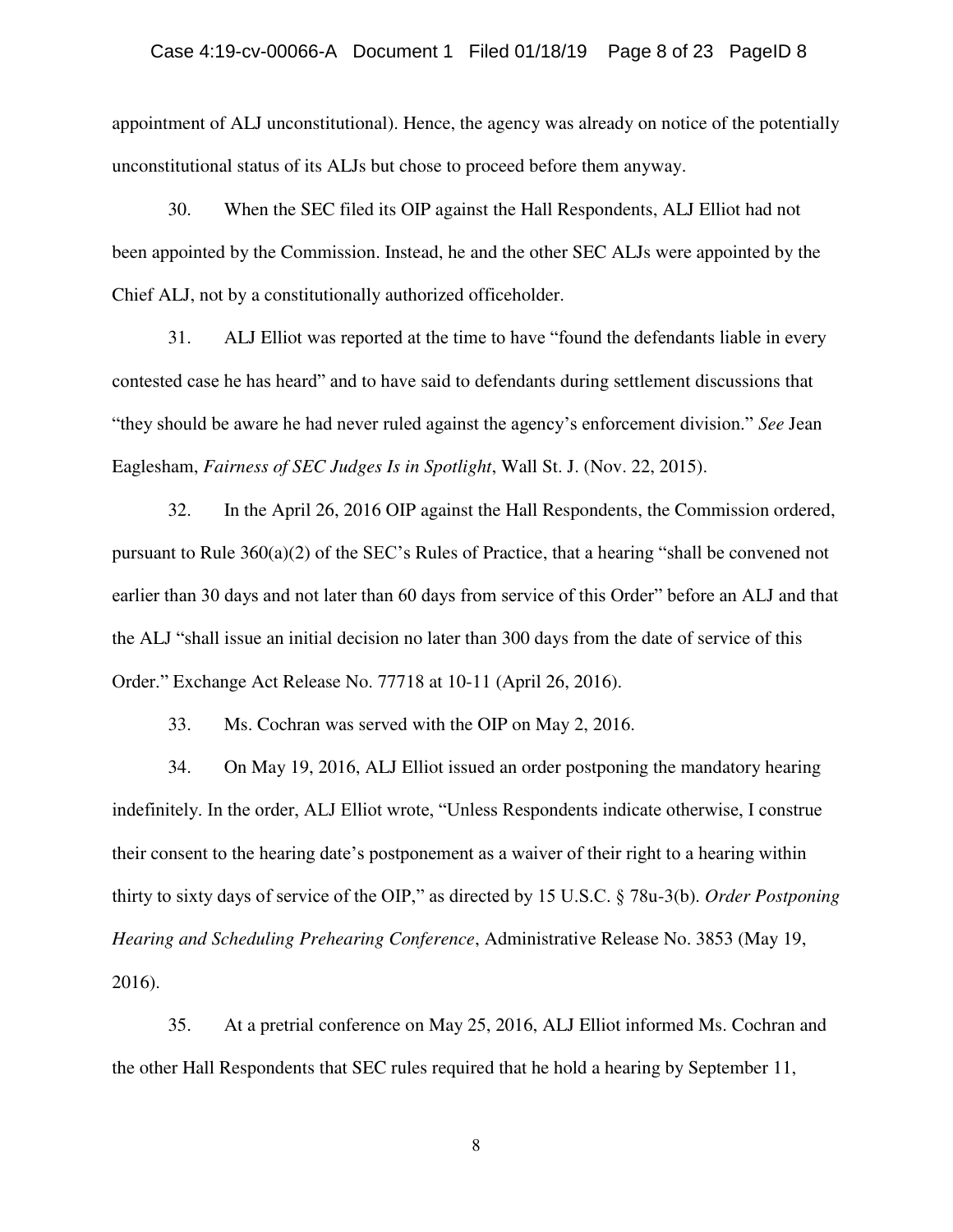### Case 4:19-cv-00066-A Document 1 Filed 01/18/19 Page 9 of 23 PageID 9

2016, even though that was more than 130 days after service of the OIP. He then suggested that the hearing be held on October 24, 2016, which was 175 days after service of the OIP. ALJ Elliot did not discuss the 60-day statutory deadline with Ms. Cochran. Based on ALJ Elliot's representations, she agreed to the October date for a hearing.

36. On October 24, 2016, the day of the hearing, David Hall settled the charges against him and his firm. While neither admitting nor denying the allegations against them, Hall and his firm agreed to a permanent ban from practicing as accountants before the SEC and a \$25,000 fine. Hall's liability was premised not only on directing Ms. Cochran and Susan Cisneros to conduct allegedly inadequate audits between 2010 and 2013, but also on inadequate audits that Hall conducted, both before Ms. Cochran became a nonequity partner in the firm and after she left the firm. *Order Making Findings and Imposing Remedial Sanctions*, Exchange Act Release No. 79147 (Oct. 24, 2016).

37. Hall's liability was also premised on a transaction that occurred after Ms. Cochran left The Hall Group. In 2014, Hall sold his auditing practice to a firm called Thakkar CPA. As part of the deal, Hall accepted a promissory note from Thakkar CPA for \$313,516. Hall also helped Thakkar CPA obtain business from his former audit clients. One, DynaResources, Inc., engaged Thakkar CPA as its auditor after hiring Hall as its CFO. As a result, Hall as CFO of DynaResources, Inc. had allowed Thakkar CPA to conduct audits for the company while Hall had a financial interest in the auditor. This conflict of interest constituted a violation of PCAOB standards by Thakkar CPA and a violation of the Exchange Act by Hall and DynaResources, Inc.

38. Also on October 24, 2016, ALJ Elliot began a two-day hearing on the charges against Ms. Cochran and Ms. Cisneros. Both appeared, *pro se*. Hall testified for the SEC.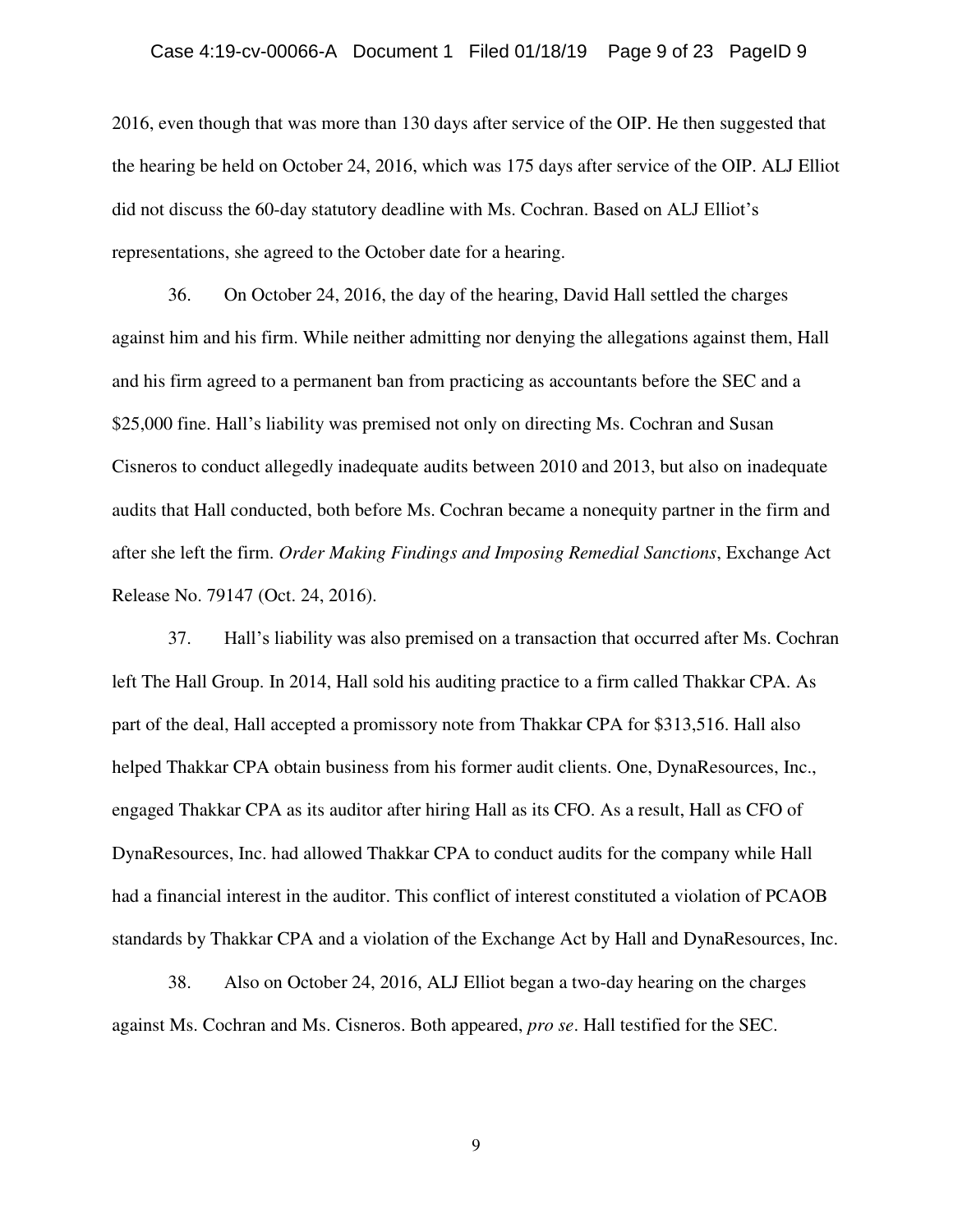39. At the time, not only had ALJ Elliot not been constitutionally appointed by the SEC to act as a hearing officer, but ALJ Elliot also enjoyed multiple layers of protection from removal as an ALJ.

40. Ms. Cochran opposed the SEC's claims against her. Among other things, she pointed out that no audits on which she worked ever had to be restated, and that no clients or shareholders ever complained or alleged any harm resulting from any audits she performed. Additionally, the relevant audits occurred at least three years prior to the hearing (sometimes longer), and once Ms. Cochran left The Hall Group, she had no control over the audit files and thus no way to verify that the files Hall had produced to the SEC were complete.

41. ALJ Elliot issued his Initial Decision on March 7, 2017. He held for the SEC on nearly all of its claims against Ms. Cochran, fining her \$22,500 and banning her from practicing as an accountant before the SEC, but allowing her to reapply for permission to practice after five years. ALJ Elliot also banned Ms. Cisneros from practicing before the SEC as an accountant and fined her \$10,000. *Initial Decision as to Michelle L. Helterbran Cochran, CPA, and Susan Cisneros*, Initial Decision Release No. 1114 (March 7, 2017).

42. The SEC issued a notice adopting ALJ Elliot's Initial Decision as final on June 15, 2017. *Notice*, Exchange Act Release No. 80949 (June 15, 2017). However, on July 25, 2017, Ms. Cochran objected to the SEC's order on the ground that she had not been properly served with the Initial Decision and thus had not been afforded the opportunity to seek review from the Commission. The Commission ordered briefing on the issue on August 8, 2017. Shortly thereafter, however, events in connection with *Lucia v. SEC* in the Supreme Court affected further proceedings in Ms. Cochran's case, and ultimately led to an order from the Commission vacating ALJ Elliot's decision in her case and ordering new proceedings before a different ALJ.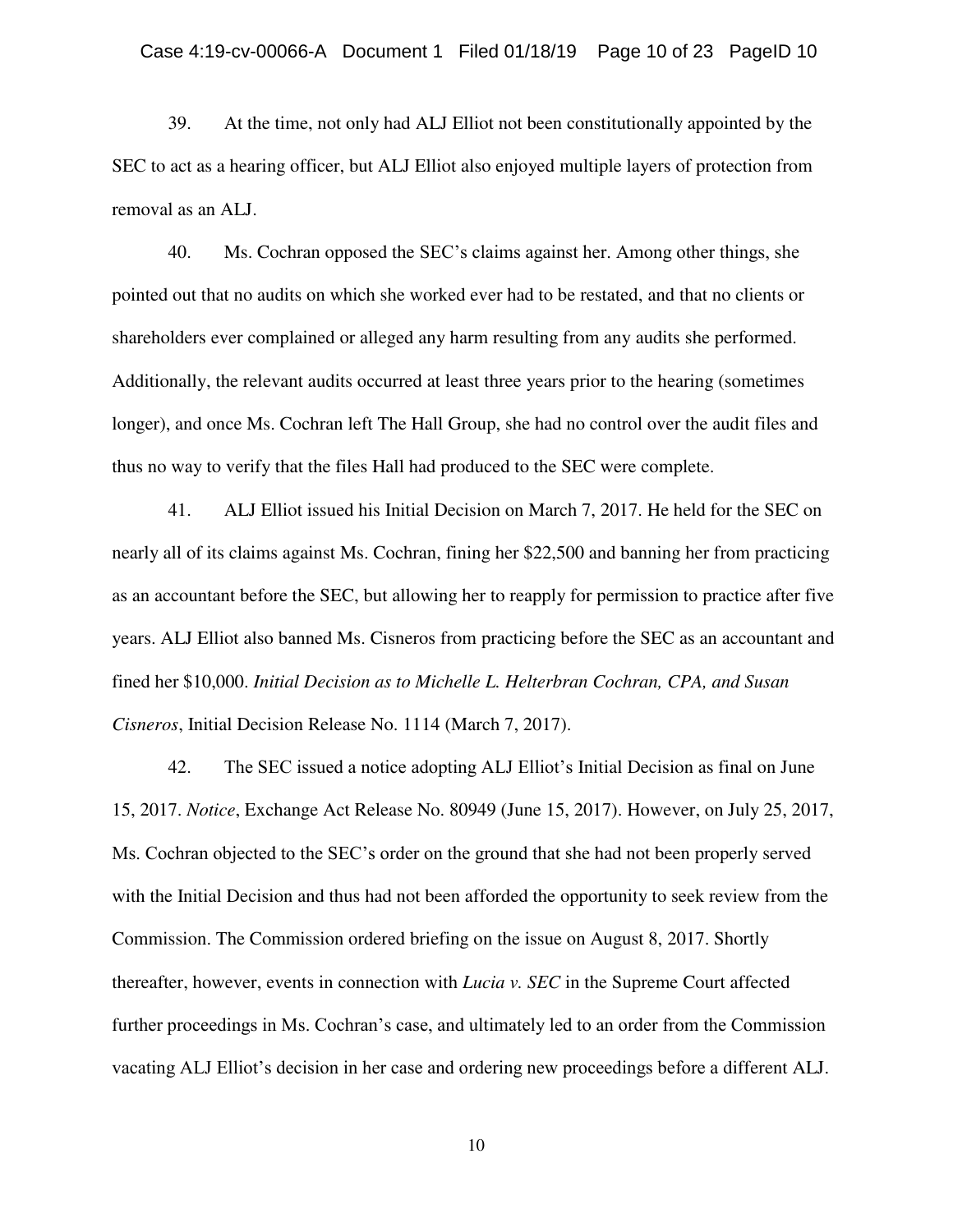### **The** *Lucia* **Case and the SEC's Reassignment of ALJs**

43. On July 21, 2017, Raymond Lucia filed a petition for certiorari in the U.S. Supreme Court. An investment professional, Lucia had been charged with securities fraud by the SEC in 2012. He fought the SEC's charges before ALJ Cameron Elliot, appealed ALJ Elliot's adverse decision to the full Commission, and then appealed the Commission's adverse decision to the D.C. Circuit. Among other things, Lucia argued that the ALJ's appointment violated the Constitution's Appointment Clause of Article II. A three-judge panel ruled against Lucia, and the full D.C. Circuit sitting *en banc* evenly split, resulting in a win for the SEC and prompting Lucia's appeal to the Supreme Court.

44. On November 29, 2017, the United States Solicitor General filed its response to Lucia's petition on behalf of the SEC. The Solicitor General *agreed* with Lucia that ALJ Elliot's appointment was unconstitutional. The next day, the SEC issued an order announcing its effort to "put to rest" any claim that its ALJs were not constitutionally appointed by ratifying the agency's "prior appointment of" all SEC ALJs. *Order*, Securities Act of 1933 Release No. 10440 (Nov. 30, 2017).

45. In the same order, the Commission remanded Ms. Cochran's case back to ALJ Elliot with instructions to consider whether he should ratify his prior decision in her case.

46. On January 26, 2018, ALJ Elliot ratified his earlier decision, over Ms. Cochran's objection. Administrative Proceedings Rulings, Release No. 5544 (Jan. 26, 2018). Ms. Cochran then petitioned the Commission for review on February 18, 2018.

47. On June 21, 2018, the United States Supreme Court issued its decision in *Lucia v. SEC*. The Court held that, under its earlier decision in *Freytag v. Commissioner*, 501 U.S. 868 (1991), SEC ALJs were "Officers of the United States" within the meaning of the Appointments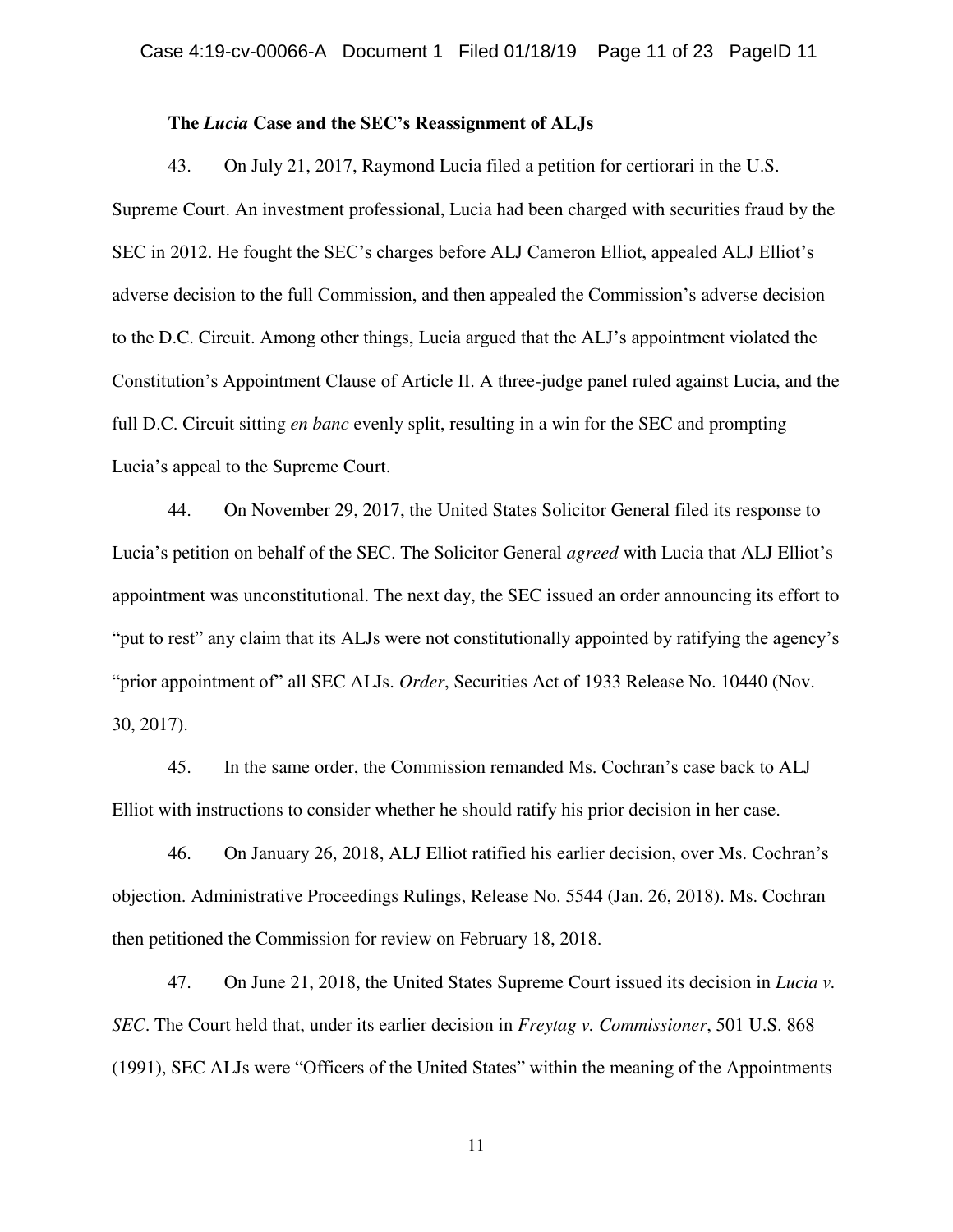Clause, and therefore had to be appointed by the President or the Head of a Department. *Lucia*, 138 S. Ct. at 2055. Because SEC ALJs were not so appointed, the Court vacated all prior proceedings in Lucia's case and directed the SEC to hold a new hearing before a different, properly appointed ALJ. *Id*.

48. In footnote 6 of the *Lucia* opinion, the Court explained that it was declining to address the fully-briefed question of whether the November 30, 2017 ratification was effective, because "The Commission has not suggested that it intends to assign Lucia's case on remand to an ALJ whose claim to authority rests on the ratification order. The SEC may decide to conduct Lucia's rehearing itself. Or it may assign the hearing to an ALJ who has received a constitutional appointment independent of the ratification." *Id*. at 2055 n. 6.

49. On August 22, 2018, the Commission ordered that Ms. Cochran, along with all other respondents in pending matters, "be provided with the opportunity for a new hearing before an ALJ who did not previously participate in the matter," and "vacate[d] any prior opinions" issued in her matter. *Order*, Exchange Act Release No. 83907, at 1 (Aug. 22, 2018).

50. In that same order, the SEC again attempted to ratify the appointments of all ALJs who were appointed unconstitutionally, stating, "On November 30, 2017, we ratified the appointments of Chief Administrative Law Judge Brenda Murray and Administrative Law Judges Carol Fox Foelak, Cameron Elliot, James E. Grimes, and Jason S. Patil to the office of administrative law judge in the Securities and Exchange Commission. In an abundance of caution and for avoidance of doubt, we today reiterate our approval of their appointments as our own under the Constitution." *Id*.

51. On September 12, 2018, Chief Administrative Law Judge Brenda P. Murray assigned Ms. Cochran's matter to Administrative Law Judge Carol Fox Foelak and ordered that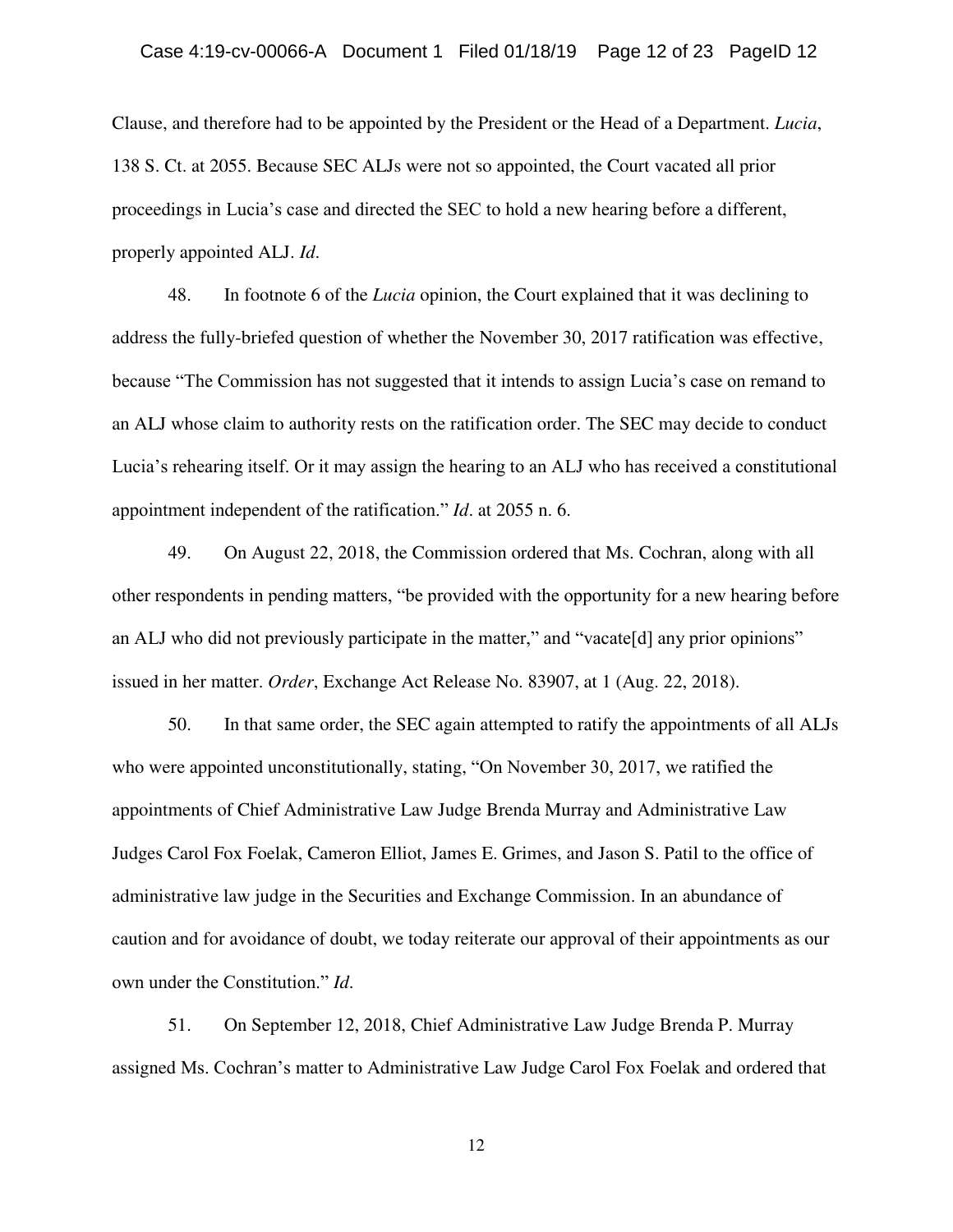by no later than October 3, 2018, ALJ Foelak issue an order directing the parties to submit proposals for the conduct of further proceedings. *Chief Administrative Law Judge's Order Assigning Proceedings Post* Lucia v. SEC, Administrative Proceedings Rulings, Release No. 5955 (September 12, 2018).

52. In a document issued by the USDOJ entitled "Guidance on Administrative Law Judges after *Lucia v. SEC* (S. Ct.)," the Solicitor General suggested, "Additionally, it would be fitting for the ratifications to be accompanied by an appropriate degree of public ceremony and formality. … for example, a Department Head might re-administer the oath of office to incumbent ALJs in a public ceremony, or on record of a regular public hearing or meeting. These steps … [though not strictly necessary] will underscore that the Department Head has satisfied the purposes of the Appointments Clause by accepting public responsibility for the appointment of specific persons to the office of ALJ."

53. On September 28, 2018, the Commission responded to a Freedom of Information Act request about the steps it had taken to appoint its ALJs properly. Although the SEC has identified 89 pages of records responsive to that request, it decided to "withhold these records in their entirety" under various exemptions, including work product/anticipation of litigation. Hence, it is not publicly known whether the SEC complied with the USDOJ's directive.

#### **The Administrative Scheme and the Removal Power**

54. The SEC may bring actions in federal district court or it may elect to seek civil penalties in administrative proceedings against an entity it finds "is violating or has violated any provision of [the Exchange Act], or any rule or regulations issued under [the Exchange Act]," 15 U.S.C. §§ 78d-1(a), 78u(d).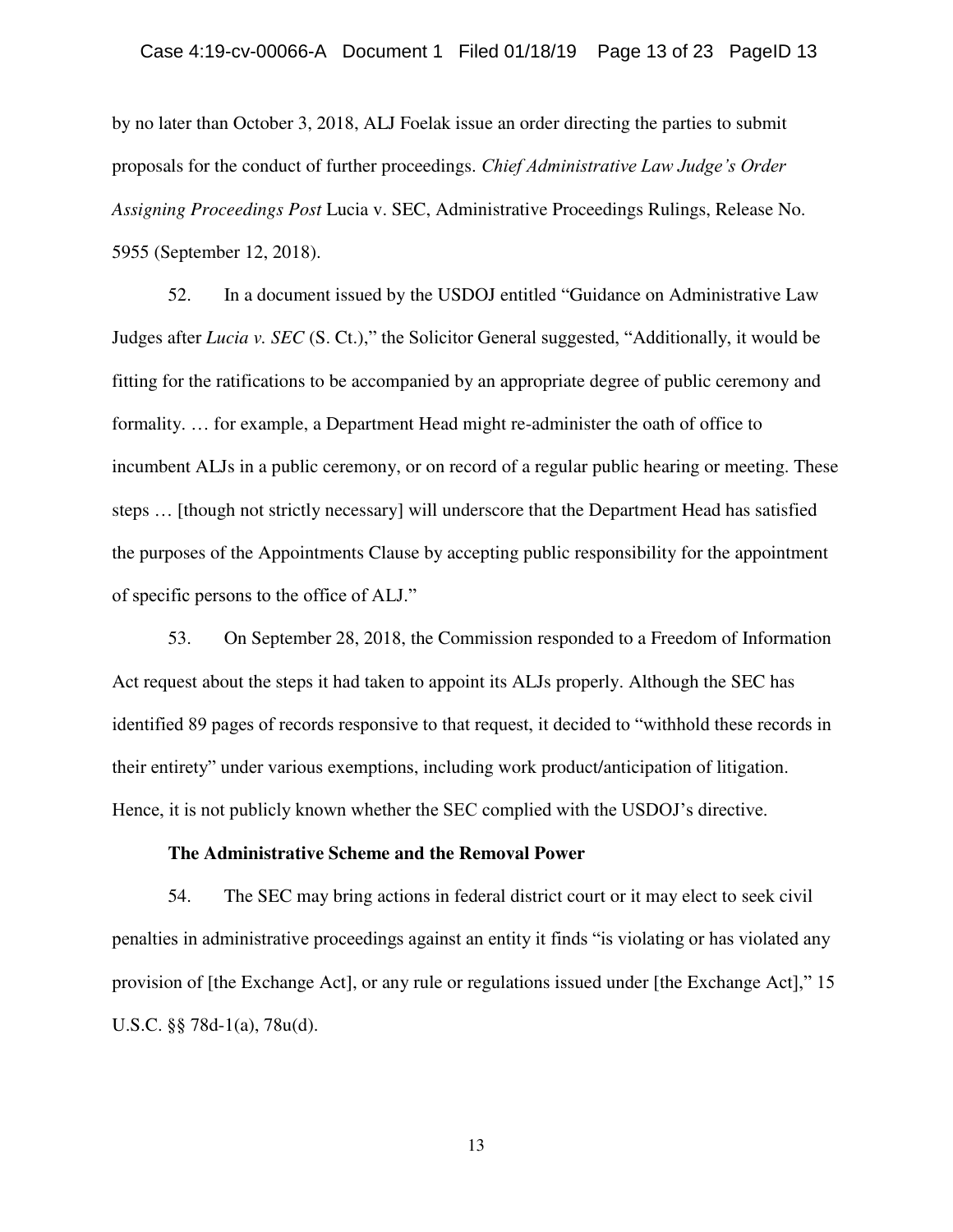### Case 4:19-cv-00066-A Document 1 Filed 01/18/19 Page 14 of 23 PageID 14

55. The SEC's jurisdiction pursuant to the Exchange Act is limited to consideration of whether conduct violated the Securities laws—and that topic alone. *See* 15 U.S.C. §§ 78u(a)(1) ("Authority and discretion of Commission to investigate violations" of the Exchange Act).

56. The administrative process departs from federal court process in many ways. Among others, respondents are denied their rights to trial by jury and they have far more limited discovery and depositions. The protections afforded by the Federal Rules of Civil Procedure and the Federal Rules of Evidence are not available, meaning that ALJs have virtually unfettered discretion over what witnesses and evidence will be allowed, and may admit hearsay and curtail testimony and exhibits. Most importantly, administrative proceedings are investigated, prosecuted and judged by agency employees who are beholden to the entity that has brought the charges. By contrast, in federal court, the judge is independent, unbiased and not beholden to the prosecuting agency.

57. All SEC ALJs have multiple levels of protection against removal. Specifically, they can be removed only if the Merit Systems Protection Board (MSPB) finds good cause to remove them, 5 U.S.C. § 7521(a), and the members of that board can be removed only for good cause. 5 U.S.C. § 1202(d). SEC Commissioners, who have powers of appointment over ALJs, cannot act to remove them without approval from the MSPB, 5 U.S.C. § 7521, and the Commissioners themselves enjoy for-cause protection against removal.

58. This scheme violates Article II of the Constitution.

#### **The SEC's Disregard of Its Own Rules and Deadlines**

59. SEC administrative enforcement proceedings are governed by statutes set forth in 15 U.S.C. § 78u-3(b). These statutes require that the Commission's order instituting administrative proceedings "shall fix a hearing date not earlier than 30 days nor later than 60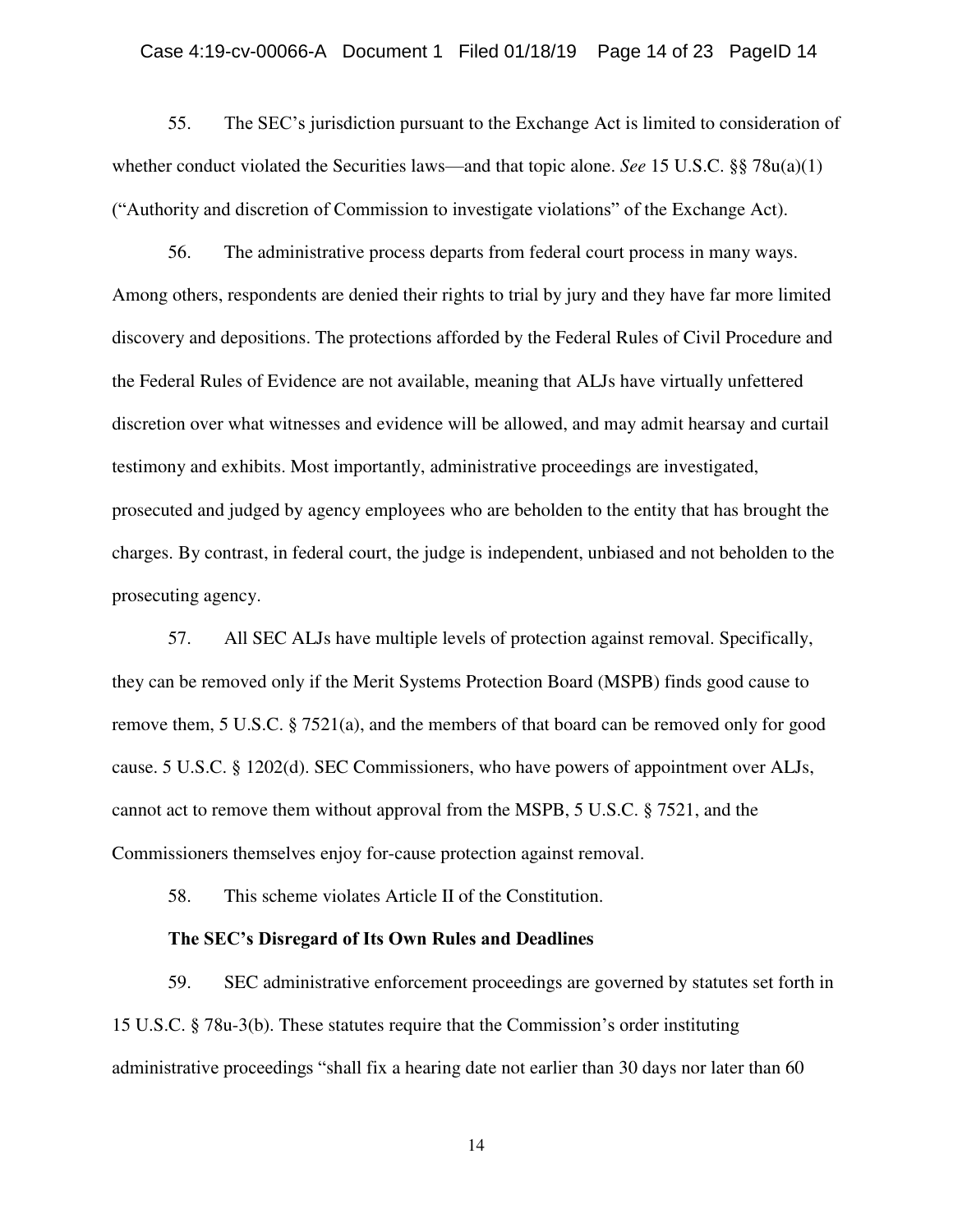days after service" of the OIP "unless an earlier or later date is set by the Commission with the consent of any respondent so served."

60. Ms. Cochran did not knowingly or intelligently waive this mandatory date for commencement of her proceedings.

61. SEC Rules reinforce this strict deadline to hold the hearing and also require that the ALJ issue an initial decision no later than 300 days from the service of the OIP. Rule 360(a)(2), SEC Rules of Practice, 17 C.F.R. § 201.360(a)(2).

62. The Commission had to commence its hearing within 60 days from the issuance of the OIP. This 60-day deadline was statutorily required. 15 U.S.C. § 78u-3(b). It was also required by the Commission's rules of practice. 17 C.F.R. § 201.360(a)(2)(ii). And a properlyappointed ALJ was required to issue a decision no later than 120 days after the hearing. 17 C.F.R.  $\S 201.360(a)(2)(i)$ . All of these deadlines have passed.

63. Indeed, in its order of August 22, 2018 reassigning Ms. Cochran's matter to a new ALJ, the Commission said all deadlines in Ms. Cochran's proceeding "are hereby vacated and superseded by the procedures and deadlines set forth in this order." The Commission then ordered the new ALJ in Ms. Cochran's proceeding to "compute the deadlines for scheduling a hearing and issuing an initial decision as specified in amended Rule of Practice  $360(a)(2)$  from the date the proceeding is assigned to a hearing officer pursuant to this order, rather than the date of service of the relevant order instituting proceedings." The Commission also said that all proceedings that had been instituted under the former timing rules in Rule 360, "shall be deemed proceedings" under the amended rules, and it asserted that the "supersed[ing]" rules for deadlines outlined in the Order "confer no procedural or substantive rights on any party," and could be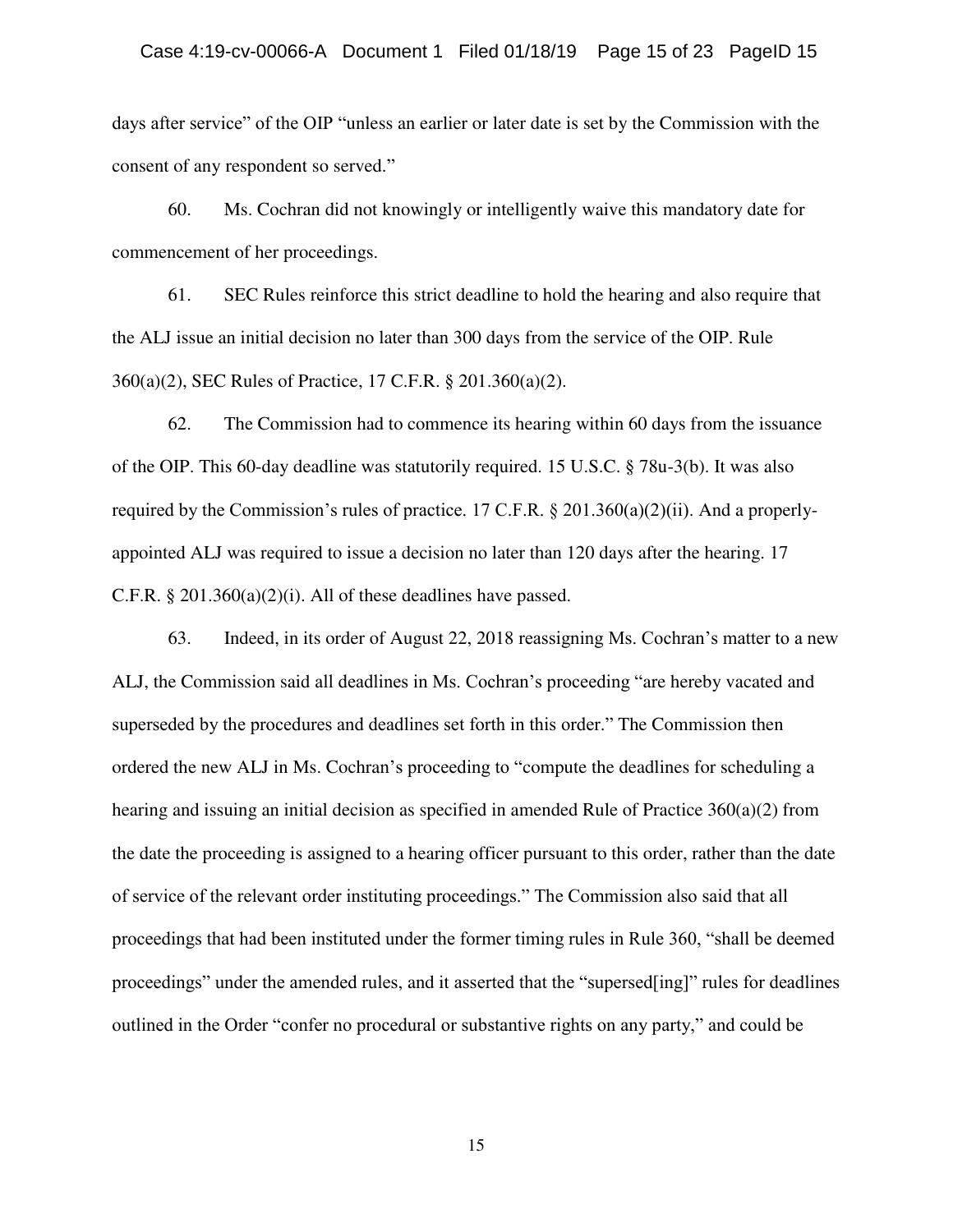"modif[ied]" by the ALJ on her own initiative, notwithstanding any contrary provision in the Rules of Practice.

64. The Commission did not set a deadline for either the new hearing to be held, or for the newly-assigned ALJ to issue an opinion. Instead, the Commission directed the ALJs to request "proposals" from the parties "for the conduct of further proceedings."

65. On October 2, 2018, ALJ Foelak ordered plaintiff and the SEC Division of Enforcement to submit "a joint proposal for the conduct of further proceedings by November 23, 2018." On November 15, 2018, ALJ Foelak stayed that order for 15 days by agreement of the parties. Ms. Cochran retained the undersigned counsel on December 12, 2018 and filed an agreed motion to extend the deadline to file the joint proposal until January 3, 2019. On January 3, 2019, Ms. Cochran, through counsel, filed a motion to dismiss the enforcement action against her. On January 4, 2019, the SEC filed an unopposed motion to stay the proceedings due to the government shutdown.

66. SEC enforcement actions give the Commission power to impose monetary penalties of up to \$100,000 on Ms. Cochran for *each* alleged violation of the Exchange Act. 15 U.S.C. §§  $78u(d)(3)(B)(i)-(ii)$ . These punitive sanctions are separate from, and in addition to, disgorgement of funds. *See* 15 U.S.C. § 78u-2.

67. The Commission's ability to ban Ms. Cochran from practicing as an accountant before the SEC implicates both First Amendment associational rights and property rights to engage in her chosen profession.

68. Deprivations in administrative proceedings such as these can often be more significant than even criminal sanctions. As Justice Gorsuch recently wrote,

Ours is a world filled with more and more civil laws bearing more and more extravagant punishments. Today's "civil" penalties include confiscatory rather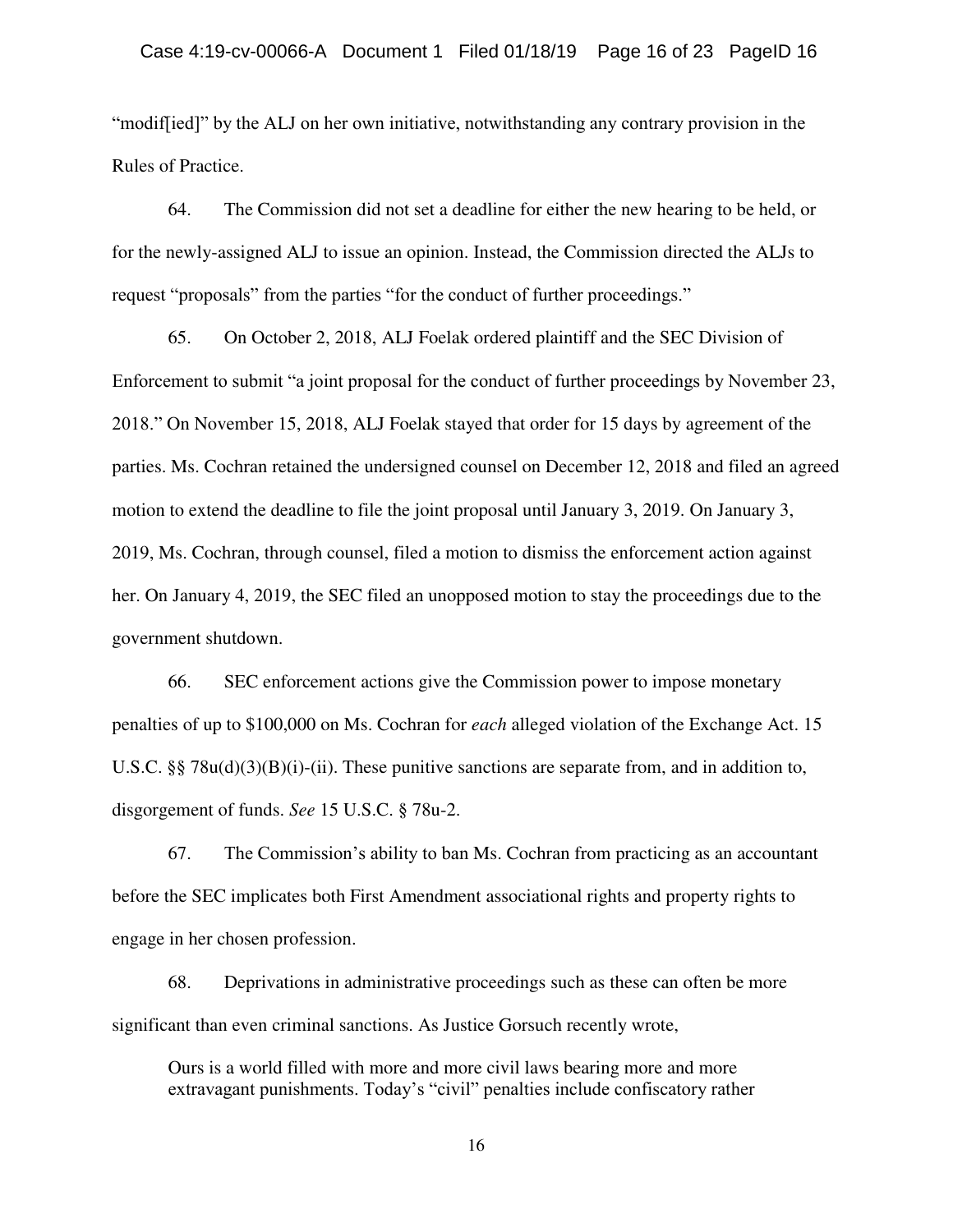than compensatory fines, forfeiture provisions that allow homes to be taken, remedies that strip persons of their professional licenses and livelihoods, and the power to commit persons against their will indefinitely. Some of these penalties are routinely imposed and are routinely graver than those associated with misdemeanor crimes—and often harsher than the punishment for felonies.

*Sessions v. Dimaya*, 138 S. Ct. 1204, 1229 (2018) (Gorsuch, J., concurring).

69. Echoing these concerns, SEC Commissioner Hester Peirce noted in a recent speech: "Punishing every small violation… means casting discretion aside in favor of making the SEC look tough. Violations are not all equally serious. I agree with Commissioner Michael Piwowar, who notes: 'If every rule is a priority, then no rule is a priority.'" … While following the 'broken windows' approach, perhaps the SEC should have changed its name to the 'Sanctions' and Exchange Commission, because it acted like a branch of the U.S. Attorney's Office for the Southern District of New York." Hester M. Peirce, *The Why Behind the No*, Remarks at the 50th Annual Rocky Mountain Securities Conference, May 11, 2018.

70. She further expressed concern with "rulemaking by enforcement." "Due process starts with telling individuals in advance what actions constitute violations of the law. … It is wrong to try to do an end run around the APA by using the enforcement process to make policy. Instead, the Enforcement Division only should bring actions based on established legal obligations." *Id.*

71. Commissioner Peirce also observed: "The effects of an investigation or proceeding on a private party can be devastating. … For the individual under investigation, professional careers, reputations, and personal relationships can suffer. As the SEC's canons of ethics put it: 'The power to investigate carries with it the power to defame and destroy.' This price is too high for violations that are minor." *Id.*

72. The Commission as a whole encompasses both the enforcement entity that investigates and prosecutes alleged violations and the Office of Administrative Law Judges. *See*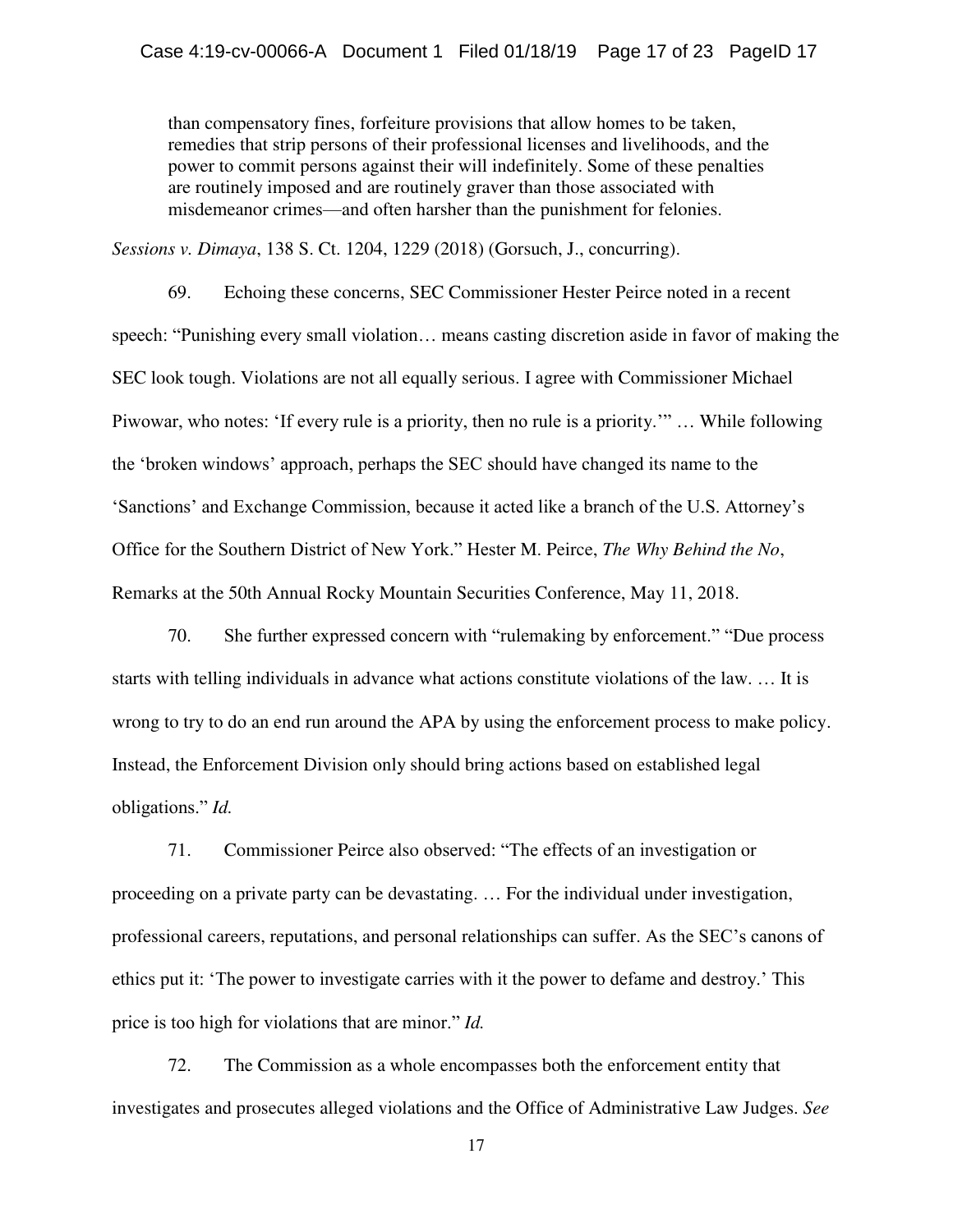17 C.F.R. §§ 200.14 (Office of Administrative Law Judges), 200.19b (Director of the Division of Enforcement). Moreover, the Commission has the final say within the administrative proceeding concerning liability. 17 C.F.R. § 201.411.

73. On information and belief, the SEC enjoys a 90% success rate in its own hearings but has only a 69% success rate "against defendants in federal court." Jean Eaglesham*, SEC Wins with in-House Judges*, Wall St. J. (May 6, 2015). Moreover, the Commission has decided appeals from initial decisions "in their own agency's favor" 95% of the time between October 2010 and March 2015. *Id*. Likewise, *The New York Times* reported similar statistics reflecting a higher win percentage in SEC administrative hearings than in federal court. Gretchen Morgenson, *At the SEC, a Question of Home-Court Edge*, N.Y. Times (Oct. 5, 2013).

74. These structural biases factually and statistically play out in favor of the SEC and the imposition of liability. Ms. Cochran has already endured an extended administrative hearing in front of an ALJ beholden to the same entity that employs him, promulgates, interprets and/or ignores its own rules. Further its enforcement division is prosecuting Ms. Cochran. The Commission routinely accepts the ALJ decision as its own, and to the extent it hears the appeal, it relies heavily on its ALJ's findings of fact and conclusions of law.

75. Indeed, any facts found by the ALJ, and adopted by the Commission, are deemed "conclusive" so long as they are premised on "substantial evidence." *Steadman v. SEC*, 450 U.S. 91, 97 n. 12 (1981).

76. The SEC orders set forth above violate their own rules, procedures and deadlines and thus deprive Ms. Cochran of her rights to due process under law. *See United States ex rel. Accardi v. Shaughnessy*, 347 U.S. 260, 268 (1954).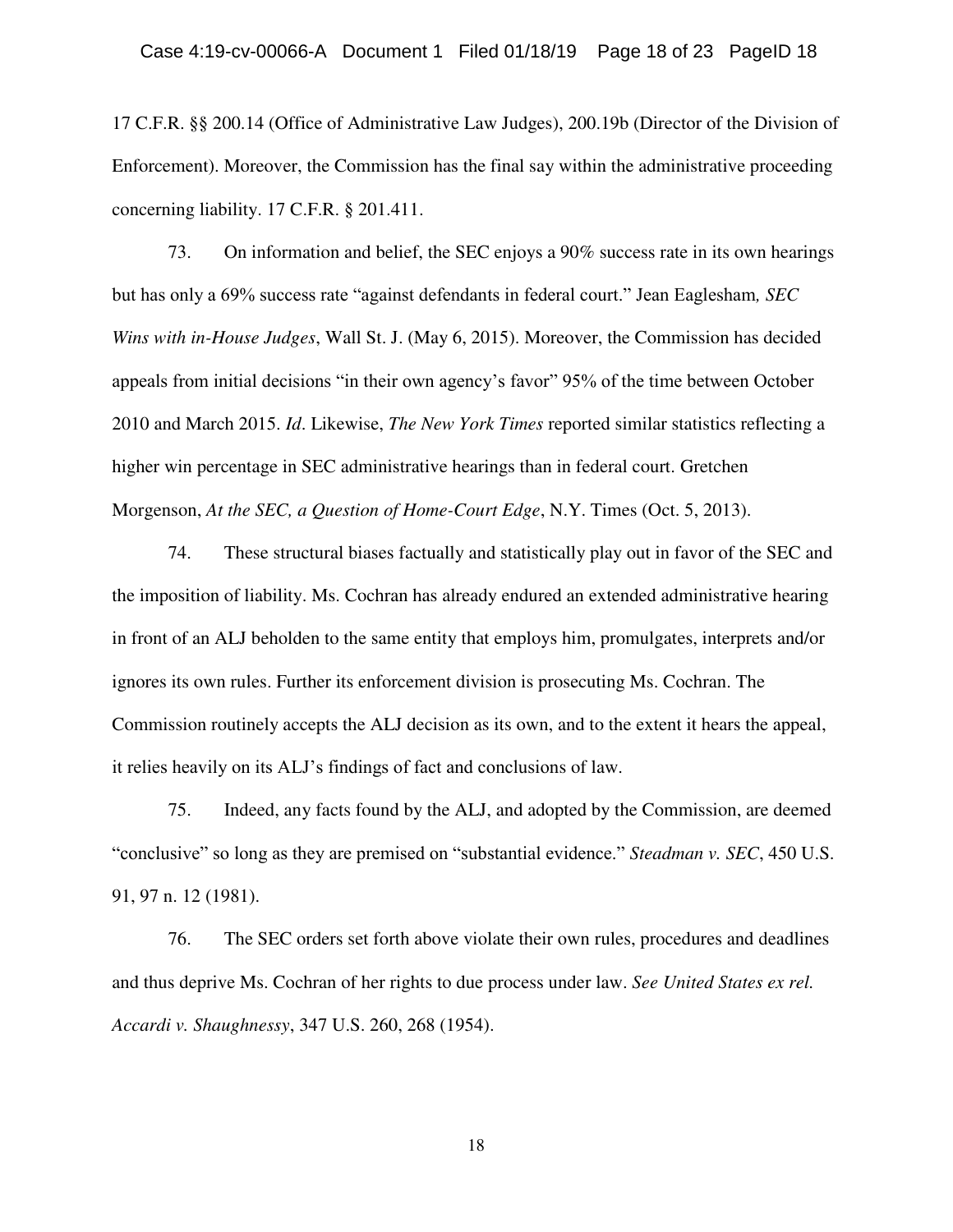## Case 4:19-cv-00066-A Document 1 Filed 01/18/19 Page 19 of 23 PageID 19

77. Declaratory and injunctive relief is necessary to prevent Ms. Cochran from being compelled to submit—yet again—to an unconstitutional proceeding and from suffering further irreparable professional, reputational and financial harm, all without meaningful judicial review.

78. If these unlawful administrative proceedings result in adverse findings against Ms. Cochran, the ALJ's and/or Commission's findings would be given substantial deference, entrenching the harm caused by the SEC's unconstitutional proceedings.

79. Without the requested declaratory and injunctive relief, Ms. Cochran will suffer irreparable harm by being forced to undergo—for the second time—an expensive, timeconsuming, reputation-destroying, unconstitutional proceeding. Judicial review after that unconstitutional proceeding cannot and does not provide meaningful relief for the constitutional violations at issue in this matter.

## **CAUSES OF ACTION**

## **COUNT ONE (Application for Injunctive Relief) (The Administrative Proceedings Violate Article II of the United States Constitution)**

80. Plaintiff repeats and realleges each and every allegation of the preceding paragraphs above, as if fully set forth herein.

81. SEC ALJs are "Officers of the United States" who may only be removed for good cause as determined by the Merit Systems Protection Board (MSPB), 5 U.S.C. § 7521(a), whose members themselves can only be removed by the President for good cause. 5 U.S.C. § 1202(d). SEC Commissioners, who have powers of appointment over ALJs, cannot act without approval from MSPB and themselves enjoy for-cause protection against removal. *MFS Sec. Corp. v. SEC*, 380 F. 3d 611, 619-20 (2d Cir. 2004).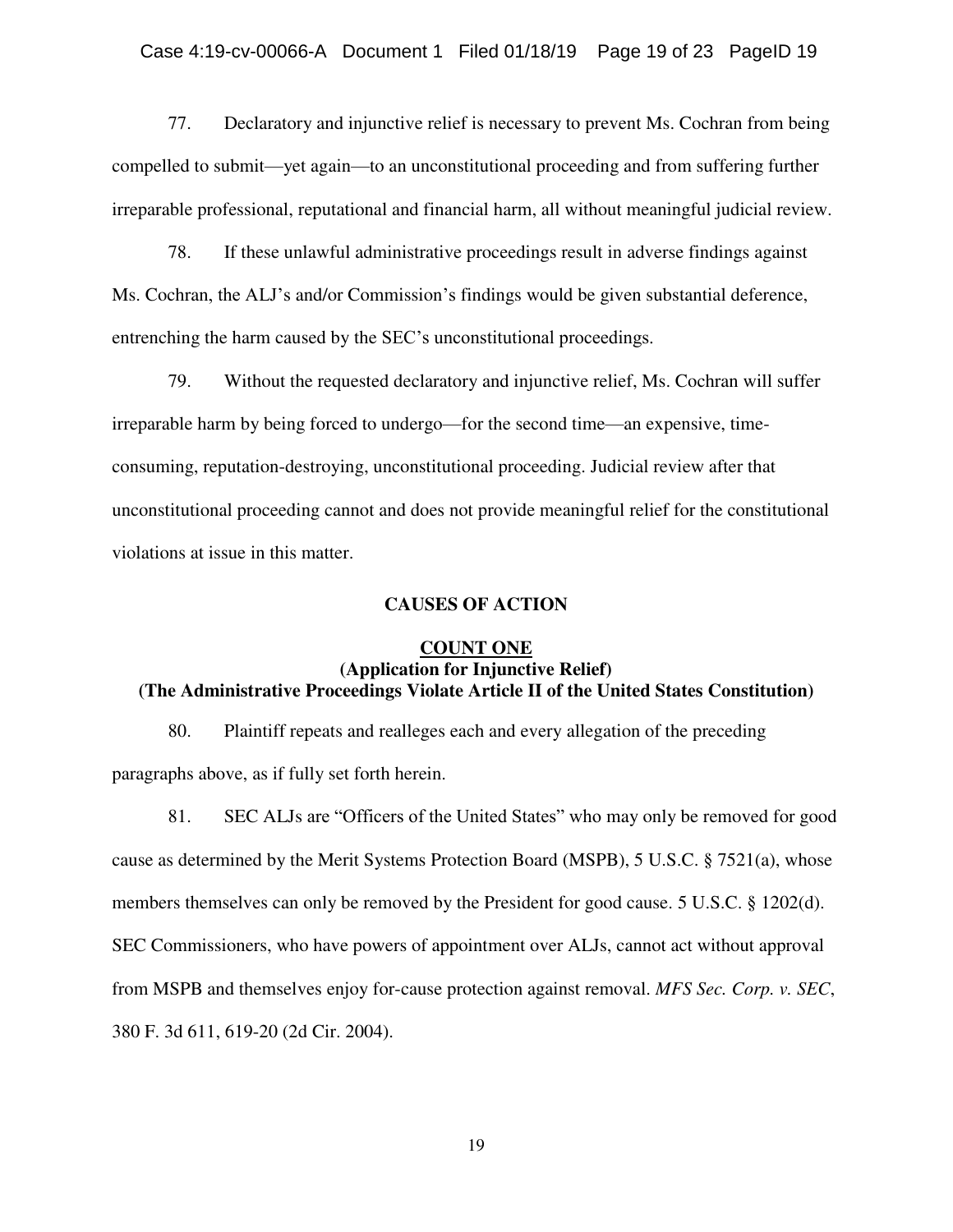### Case 4:19-cv-00066-A Document 1 Filed 01/18/19 Page 20 of 23 PageID 20

82. These multiple layers of tenure protection violate Article II of the United States Constitution.

83. Without injunctive relief from this Court, Plaintiff will be required to submit to an unconstitutional proceeding. This in and of itself constitutes irreparable harm to plaintiff unless the SEC's re-instituted administrative proceeding is enjoined.

84. Furthermore, if the SEC, upon recommendation from the ALJ, finds against Plaintiff, the harm will be severe and irremediable. Ms. Cochran has already been barred from practicing as an accountant before the Commission for almost a year and a half, she has suffered irreparable professional and reputational damage, and incurred time and expense in defending herself. Ms. Cochran is unable under the SEC's administrative adjudication scheme to obtain meaningful judicial review in time to prevent further damage to herself. Nor can this harm be remedied with after-the-fact money damages, as these are irreversible and non-compensable losses.

85. Plaintiff has a substantial likelihood of success on the merits of her claims. The harm to Plaintiff far outweighs any harm, or even inconvenience, to the SEC, if such relief is granted. Plaintiff has filed this action as early in the proceedings as possible, before any substantial government resources or time has been expended on the re-prosecution of the administrative proceeding. Finally, the grant of an injunction will serve the public interest by protecting Americans' constitutional rights.

# **COUNT TWO (Declaratory and Injunctive Relief) (The Administrative Proceedings Violate Article II of the United States Constitution)**

86. Plaintiff repeats and realleges each and every allegation in the preceding paragraphs above, as if fully set forth herein.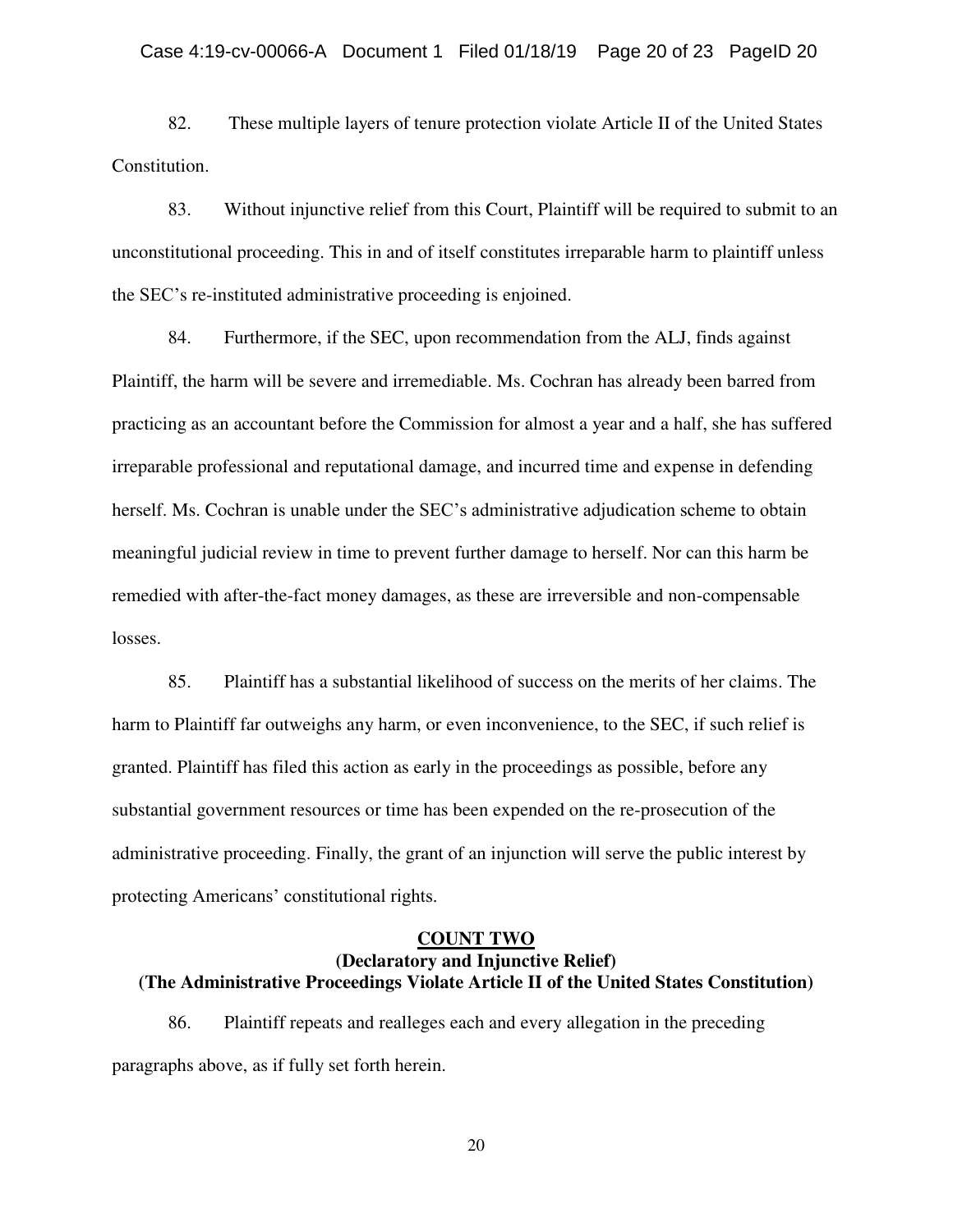87. SEC ALJs may only be removed for good cause as determined by the MSPB, 5 U.S.C. § 7521(a), whose members themselves can only be removed by the President for good cause. 5 U.S.C. § 1202(d). SEC Commissioners, who have powers of appointment over ALJs, cannot act without approval from MSPB and are themselves protected by for-cause protection against removal. *MFS Sec. Corp. v. SEC*, 380 F. 3d 611, 619-20 (2d Cir. 2004).

88. These multiple layers of tenure protection violate Article II of the United States Constitution.

## **COUNT THREE (Declaratory Judgment) (The SEC's Reinstituted Administrative Proceedings Violate Constitutionally Required Deadlines)**

89. Plaintiff repeats and realleges each and every allegation in the preceding paragraphs above, as if fully set forth herein.

90. The SEC's reinstituted administrative proceeding violates its own rules of practice and mandatory deadlines. If an agency disregards rules governing its behavior, this deprives an affected entity of the constitutionally guaranteed "due process." *United States ex rel. Accardi v. Shaughnessy*, 347 U.S. 260, 268 (1954). These principles, often referred to generally as the "*Accardi* doctrine," are so fundamental that an agency's disregard of rules that "afford greater procedural protections" upon parties will void agency action even without a showing of prejudice. *Vitarelli v. Seaton*, 359 U.S. 535, 539 (1959).

91. The Commission had to commence its hearing within 60 days from the issuance of the OIP. This 60-day deadline was statutorily required. 15 U.S.C. § 78u-3(b). It was also required by the Commission's rules of practice. 17 C.F.R. § 201.360(a)(2)(ii). And a properlyappointed ALJ was required to issue a decision no later than 120 days after the hearing. 17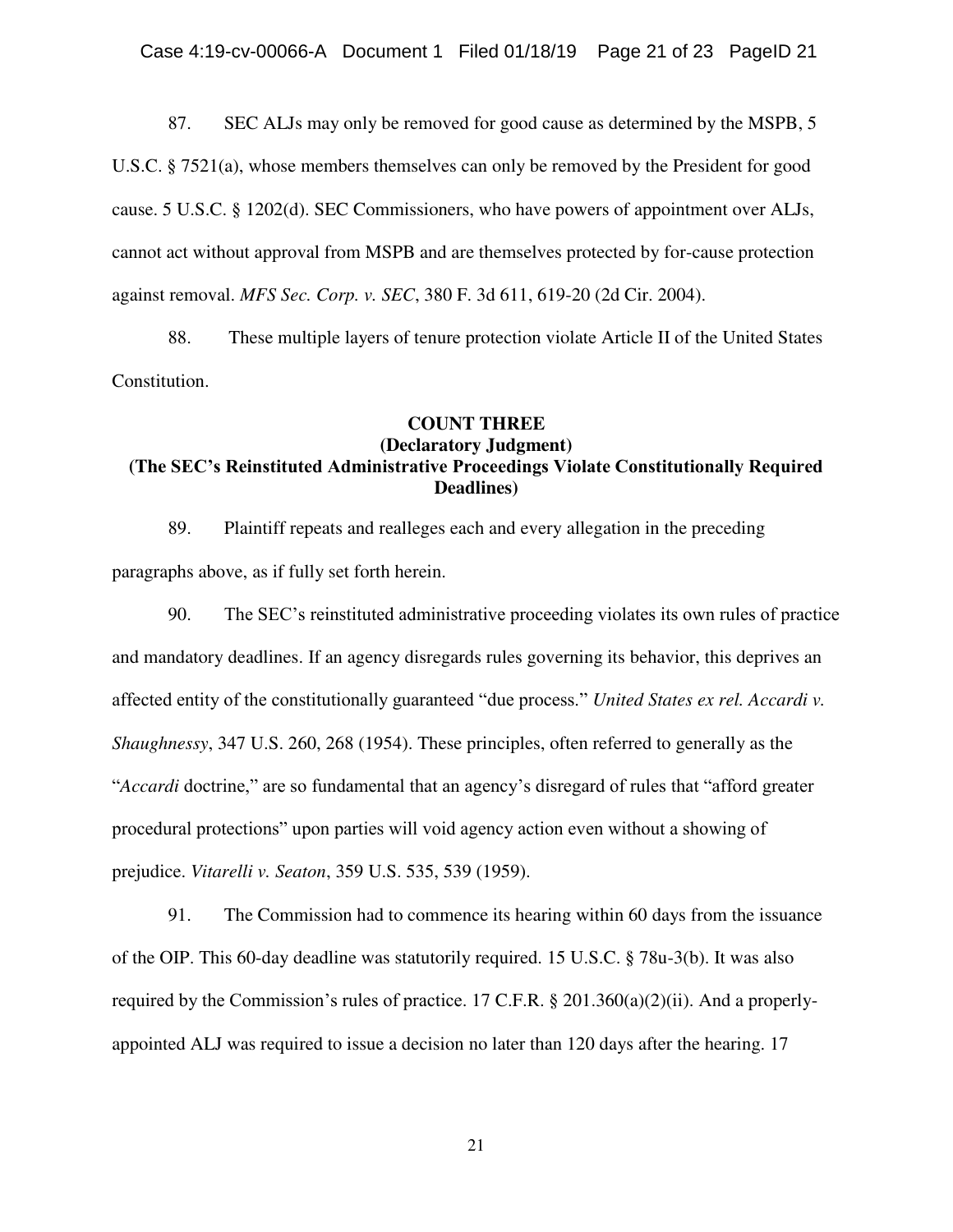C.F.R. § 201.360(a)(2)(i). Under the *Accardi* doctrine, due process therefore requires adherence to these deadlines.

92. But today, more than two years after the OIP was issued, there has never been a proper hearing before an administrative law judge, and there has been no proper decision on the merits. The OIP is, in essence, expired. This voids the SEC's action against Ms. Cochran regardless of any prejudice to her. *See Vitarelli*, 359 U.S. at 539.

93. However, the prejudice to Ms. Cochran is manifest. The events that gave rise to the SEC's enforcement proceeding took place no less than five years ago and for some events longer than that, meaning memories will have faded, some relevant witnesses may be unavailable to testify, and documents necessary for Ms. Cochran to present her defense may be unavailable. As a result, Ms. Cochran is undeniably hampered in presenting her defense.

94. Although the SEC could have brought an action against Plaintiff either in a federal district court or before the Commission, it chose to bring the action before an unconstitutionally unappointed ALJ. When it brought this action, the SEC was aware of potential constitutional problems with its ALJs—problems so significant that the Department of Justice took the extraordinary step of confessing error before the Supreme Court. Having clung to its erroneous position that the ALJ was properly appointed, the SEC must live with the consequences of its choice to bring this action before an improperly installed ALJ.

95. *Accardi* requires that the Commission follow its own rules, and having elected an unconstitutional proceeding, it may not now maintain a new proceeding under the expired OIP.

#### **PRAYER FOR RELIEF**

WHEREFORE, Plaintiff prays for an Order and Judgment: